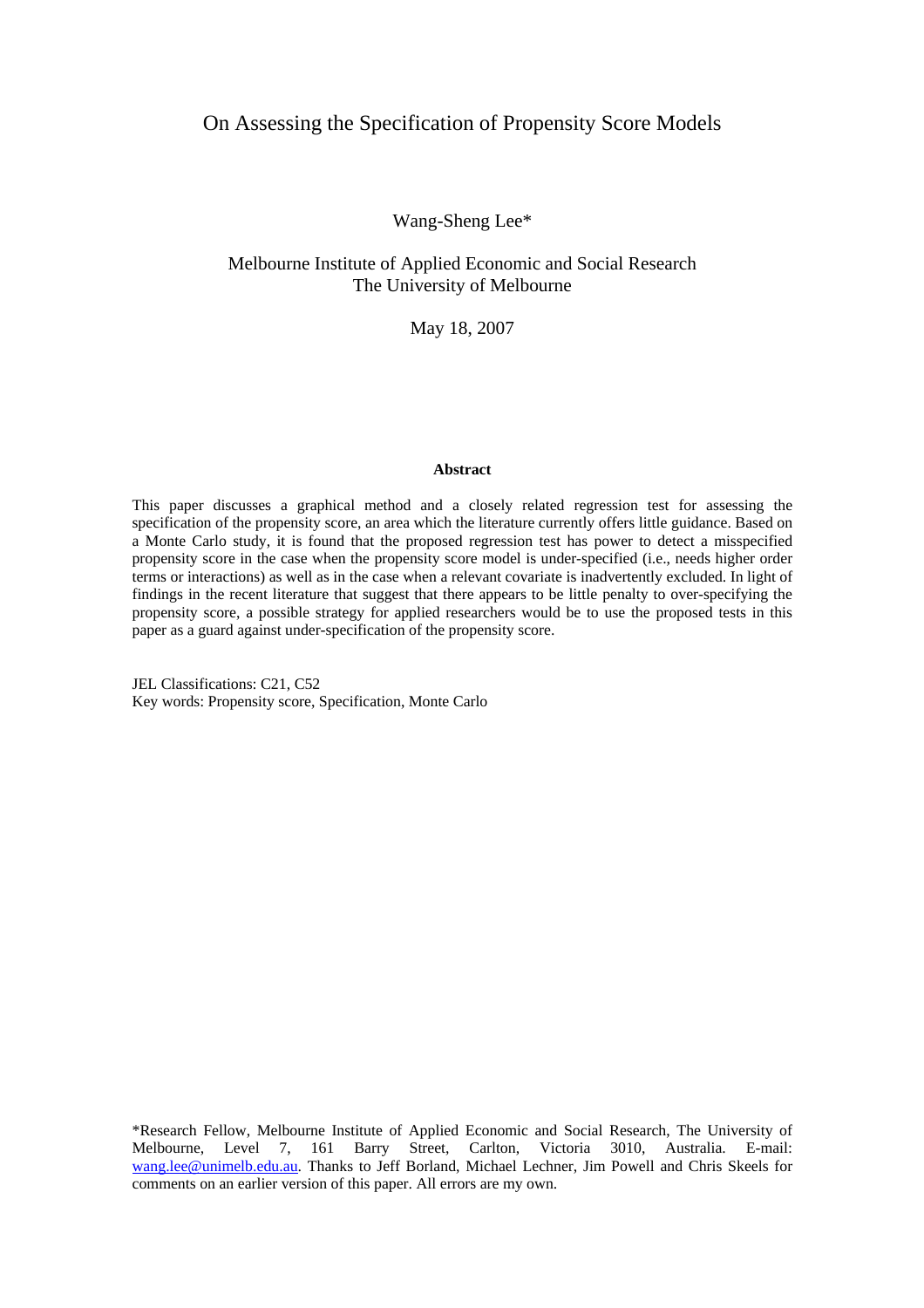### **1. Introduction**

 $\overline{a}$ 

Despite being an important first step in implementing propensity score methods, the effect of misspecification of the propensity score model has not been subject to much scrutiny by researchers. In general, if the propensity score model is misspecified, the estimator of the propensity score will be inconsistent for the true propensity score and the resulting propensity score matching estimator may be inconsistent for estimating the average treatment effect. Recent papers that discuss the issue of the misspecification of propensity scores include Millimet and Tchernis (2007), whose Monte Carlo findings suggest that over-specifying the propensity score model might be beneficial, and Shaikh et al. (2006), who propose a specification test based on a certain restriction between the estimated densities of the treatment and comparison groups. In current practice, a heuristic approach used by some applied researchers to check the specification of the propensity score is the propensity score specification test first suggested by Rosenbaum and Rubin (1984) and elaborated in more detail by Dehejia and Wahba (1999, 2002) (henceforth referred to as the DW algorithm). However, with the possible exception of Lee (2006), the properties of the DW algorithm have to date not been subject to much investigation and its use as a specification test is by no means universally accepted. $<sup>1</sup>$  $<sup>1</sup>$  $<sup>1</sup>$ </sup>

This paper discusses a graphical method and a closely related regression test for assessing the specification of the propensity score, an area which the literature currently offers little guidance. The graphical method is an original proposal that integrates a suggestion of Rubin (1984) with the ideas of regression graphics for binary responses in Cook (1996), Cook (1998) and Cook and Weisburg (1999). It is based on using twodimensional scatter plots and is useful for visualising balance in continuous covariates.

<span id="page-1-0"></span><sup>&</sup>lt;sup>1</sup> For example, many papers in the published literature that use propensity score methods do not use the DW algorithm as a specification test.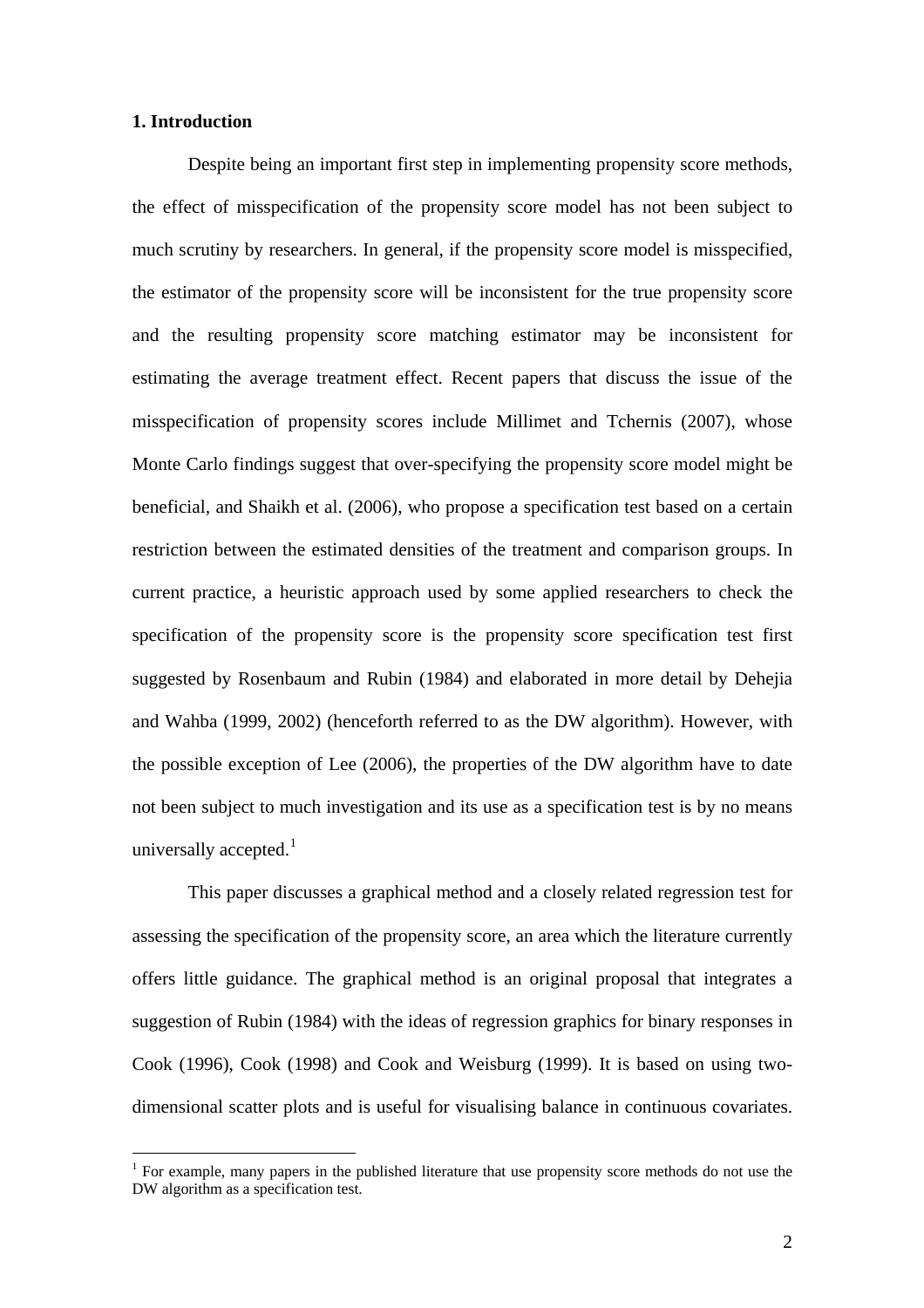In addition, a more general regression interpretation of the graphical method is made. Based on a Monte Carlo study, it is found that the regression test has power to detect a misspecified propensity score in the case when the propensity score model is underspecified (i.e., needs higher order terms or interactions) as well as in the case when a relevant covariate is inadvertently excluded. However, the test has low power to detect a misspecified propensity score in the case when an irrelevant covariate is included in the propensity score model. Despite this shortcoming of the regression test, as findings in the recent literature by Millimet and Tchernis (2007) suggest that there appears to be little penalty to over-specifying the propensity score, a possible strategy for applied researchers would be to use the proposed tests in this paper as a guard against underspecification of the propensity score.

The layout of the paper is as follows. In section 2, some background information is provided on diagnostics for propensity score methods to set the context for understanding where the graphical diagnostics fit in. In section 3, we introduce the use of two-dimensional scatter plots to guide in the specification of the propensity score. In section 4, we use simulated data to illustrate the graphical test. Section 5 discusses a regression interpretation of the graphical test for dimension reduction and performs a Monte Carlo study. Finally, section 6 concludes.

#### **2. Propensity Score Diagnostics**

One advantage of matching over regression based methods for estimating average treatment effects is that diagnostics are available for the former that do not involve use of the outcome variable. Only information on the observable covariates are needed for such a diagnostic so there is no way that performing these diagnostics can systematically influence estimates of the average causal effect. In the case of propensity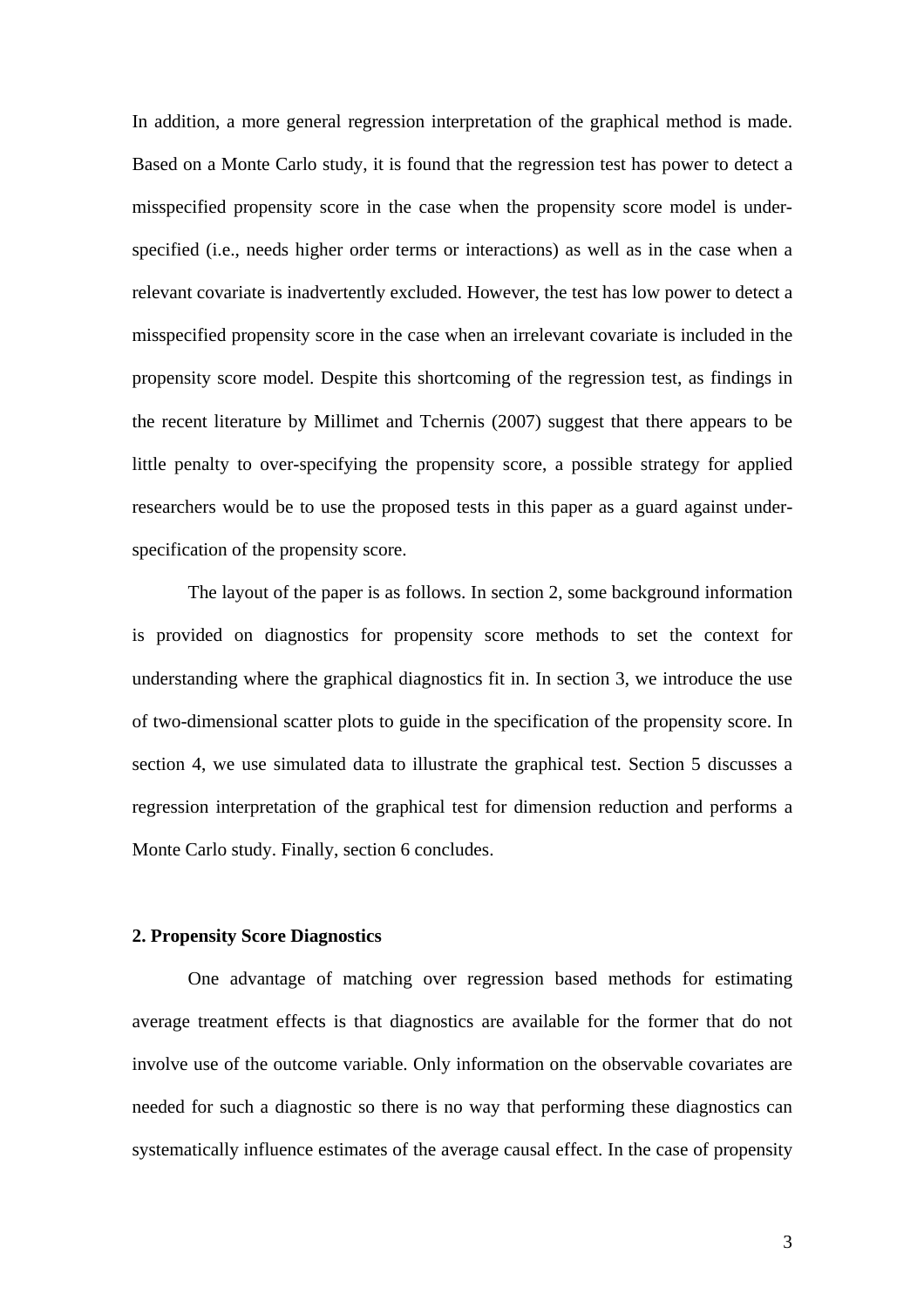score matching, balancing tests that do not involve the outcome variable are often performed to check if the comparison group can be considered to be an adequate counterfactual representation of the treatment group. The idea behind balancing tests is to verify if *X* has the same distribution for the treatment and comparison groups conditional on the propensity score:

$$
D \perp X \mid p(X)
$$

where  $D$  is the binary treatment group indicator,  $X$  is a set of covariates that are chosen to fulfil the conditional independence assumption  $(CIA)$  and  $p(X)$  is the propensity score. The basic intuition is that after conditioning on *p(X)*, additional conditioning on *X* should not provide new information on *D*.

### 2.1 *Precision in Estimating the Propensity Score*

 $\overline{a}$ 

In general, the literature has placed much less attention on the specification of the propensity score (both the choice of variables and functional form), compared with the issues regarding how the propensity score is to be used (choice of matching algorithm and matching structure).<sup>[2](#page-3-0)</sup> In part, this could be because the results of Drake (1993) suggest that misspecification of the propensity score model does not lead to large biases relative to misspecification of the response model. In addition, Rubin and Thomas (1992a, 1996) and Gu and Rosenbaum (1993) show that much of the balance resulting from matching on  $p(X)$  alone can be achieved with relatively coarse matching. For example, when stratification (or blocking) on the propensity score is done, the intuition is that there is less reliance on correct specification of the model used to estimate the propensity score since the probabilities are used only to partially order the sample.

<span id="page-3-0"></span><sup>&</sup>lt;sup>2</sup> See, for example, Augurzky and Kluve (2007), Frölich (2004), and Zhao (2004) who all emphasize the latter.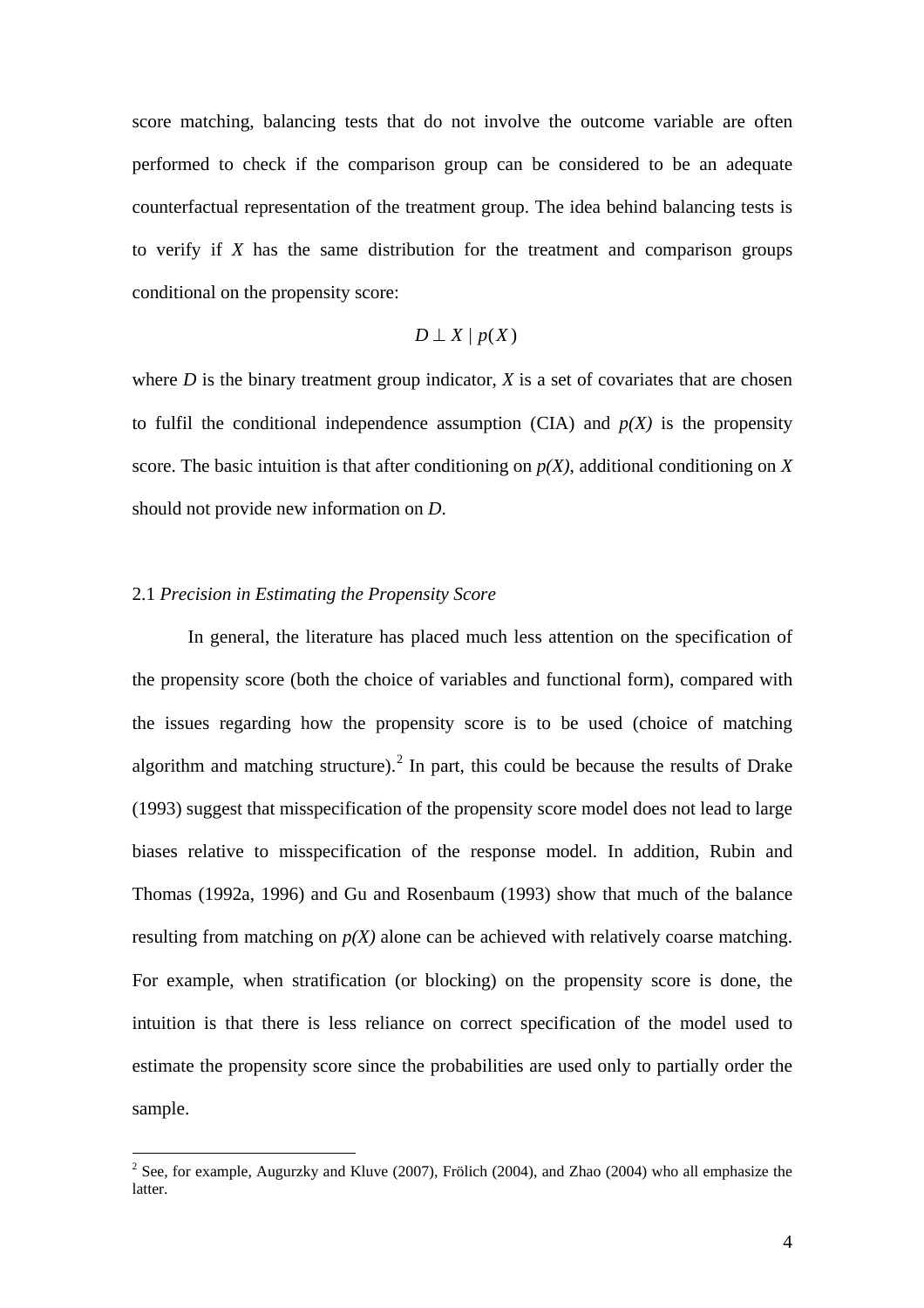However, precision in the estimated propensity score can be important in some cases. For example, in the case when the propensity score is used as a Horvitz-Thompson type estimator based on weighting by the inverse of the estimated propensity scores (e.g., Hirano and Imbens 2001, Hirano, Imbens and Ridder 2003), the propensity score is used directly in the process for estimating treatment effects. Rubin (2004) notes that "[i]n such cases, the estimated probabilities can be very influential on the estimated effects of treatment versus control, and so the probabilities themselves must be very well-estimated." In this case, specification tests that can check the precision of the estimated propensity score would clearly be important. The graphical method discussed in this paper attempts to measure precision in the estimate of the propensity score by checking if there are regions of the propensity score where *X* is unbalanced.

## 2.2 *Model Checking Diagnostics versus Propensity Score Model Diagnostics*

Little advice is currently available regarding which model or functional form (e.g., logistic models, probit models, semi-parametric models etc.) is best for estimating the propensity score, although slightly more advice is available regarding the inclusion (or exclusion) of covariates in the propensity score model (see Caliendo and Kopeinig 2006, section 3). Regardless of the method used to estimate the propensity score, as propensity scores serve only as devices to balance the observed distribution of covariates between the treated and comparison groups, many model checking diagnostics that pertain to specific model classes are arguably irrelevant. For example, in the case of logistic models, these would be tests like the Pearson  $\chi^2$  goodness-of-fit test and the ROC curve. Instead, the success of propensity score estimation should be assessed by the resultant balance rather than by the fit of the models used to create the estimated propensity scores. Rubin (2004) distinguishes between: (a) diagnostics for the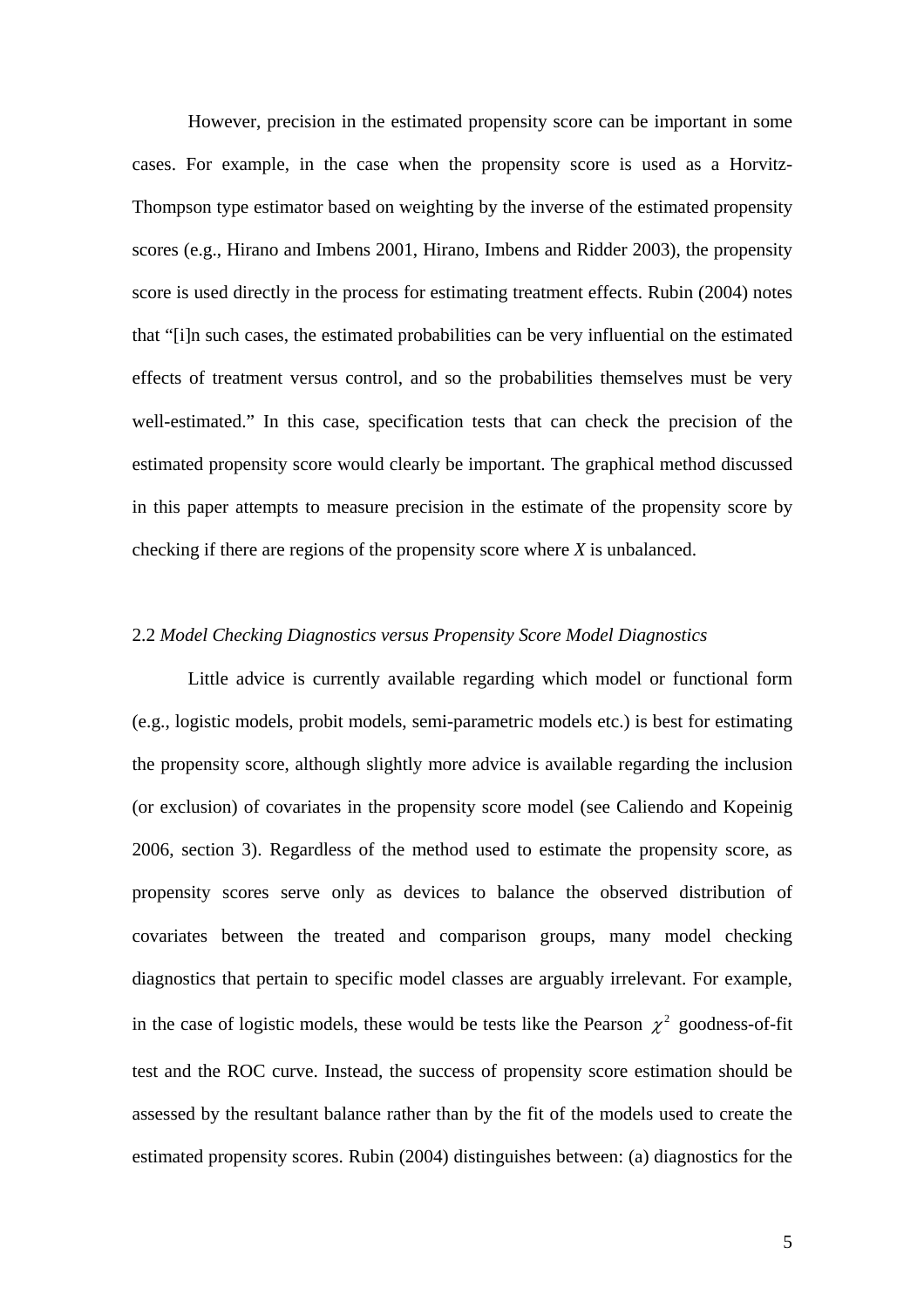successful prediction of probabilities and parameter estimates underlying those probabilities, possibly estimated using logistic regression; and (b) diagnostics for the successful design of observational studies based on estimated propensity scores, possibly estimated using logistic regression. He states that "there is no doubt in my mind that (b) is a critically important activity in most observational studies, whereas I am doubtful about the importance of (a) in these." Rubin further notes that many applications of propensity score methods have not appreciated this subtle point and continue to use (a) for propensity score diagnostics. The graphical methods discussed in this paper add to the toolbox available for task (b).

### 2.3 *Before-matching versus After-matching Balancing Tests*

 $\overline{a}$ 

In order to understand the context in which the graphical methods discussed in this paper are relevant, it is important to make a distinction between "before-matching" and "after-matching" balancing tests. Although Caliendo and Kopeinig (2006) classify the DW algorithm as part of their step (iv) (see their Figure 1), we prefer to classify it as part of their step (i) and would only classify the other balancing tests they mention in their step (iv). This is because the DW algorithm is implemented for the full sample that is used to estimate the propensity score model *before* any matching is done (and hence is more like a specification test of the propensity score model) while other balancing tests like two sample *t*-tests and the Hotelling test are done *after* matching and use a smaller subsample of the original data. $3$ 

<span id="page-5-0"></span> $3$  For example, when matching is only done over the region of common support, units outside the common support are discarded. Similarly, in one-to-one nearest neighbor matching, all non-matched units are dropped. Lee (2006) provides a more detailed discussion regarding the difference between beforematching and after-matching diagnostics.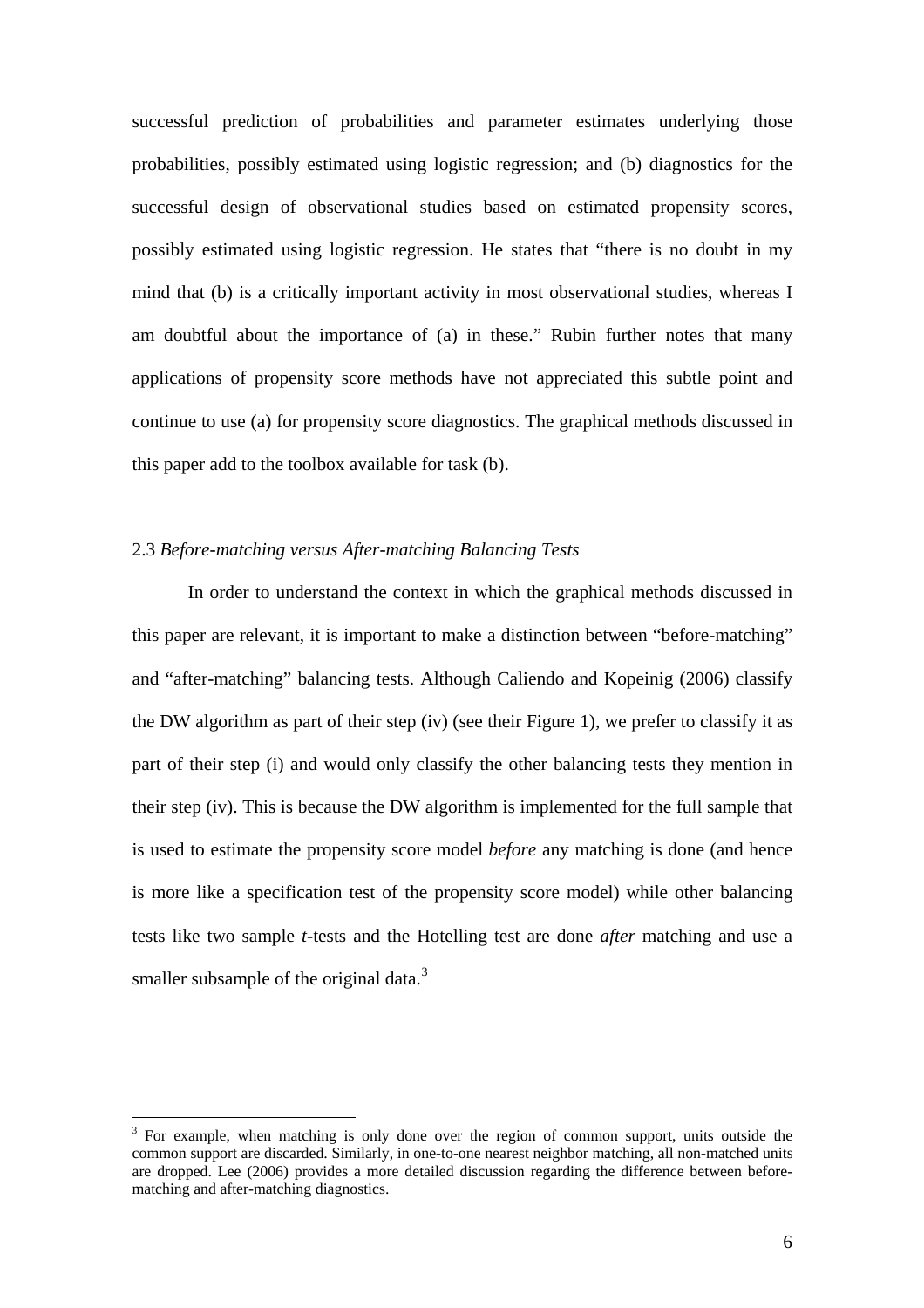#### 2.4 *Choosing the Relevant Diagnostic*

Combining the three concepts discussed above – the relative importance of precision in the estimated propensity score, the difference between model checking diagnostics and propensity score model diagnostics, and the difference between beforematching and after-matching tests – this suggests that diagnostic tests for propensity score methods likely work best when closely aligned with how the estimated propensity scores are to be used.

Before-matching balance diagnostics like the DW algorithm are more relevant if the full sample that is used to estimate the propensity score is to be used for estimating average causal effects. In the case of stratification on the propensity score, as the probabilities are used only to partially order the sample, less precise estimates of the propensity score might be sufficient. However, in the case of weighting on the propensity score, since small changes in estimated probabilities can have large effects on the estimated average causal effects, more precision would be needed. Here, tests that can check for the precision of the estimated propensity score would be very useful.

On the other hand, after-matching balance diagnostics such as the test of standardized differences (Rosenbaum and Rubin 1985) or two sample *t*-tests would appear to be more relevant if a smaller matched sample is used for estimating average causal effects. In this case, the estimated average causal effects could be less sensitive to the estimated probabilities if relative coarse matching is done (e.g., one-to-one nearest neighbor matching). However, precision of the estimated propensity score could once again be more important if the estimated probabilities are used to create weights. For example, in kernel matching, the weight that is given to a comparison group unit is proportionate to the closeness of its characteristics to a treated unit (i.e., the further away the comparison unit is from the treated unit in terms of the estimated propensity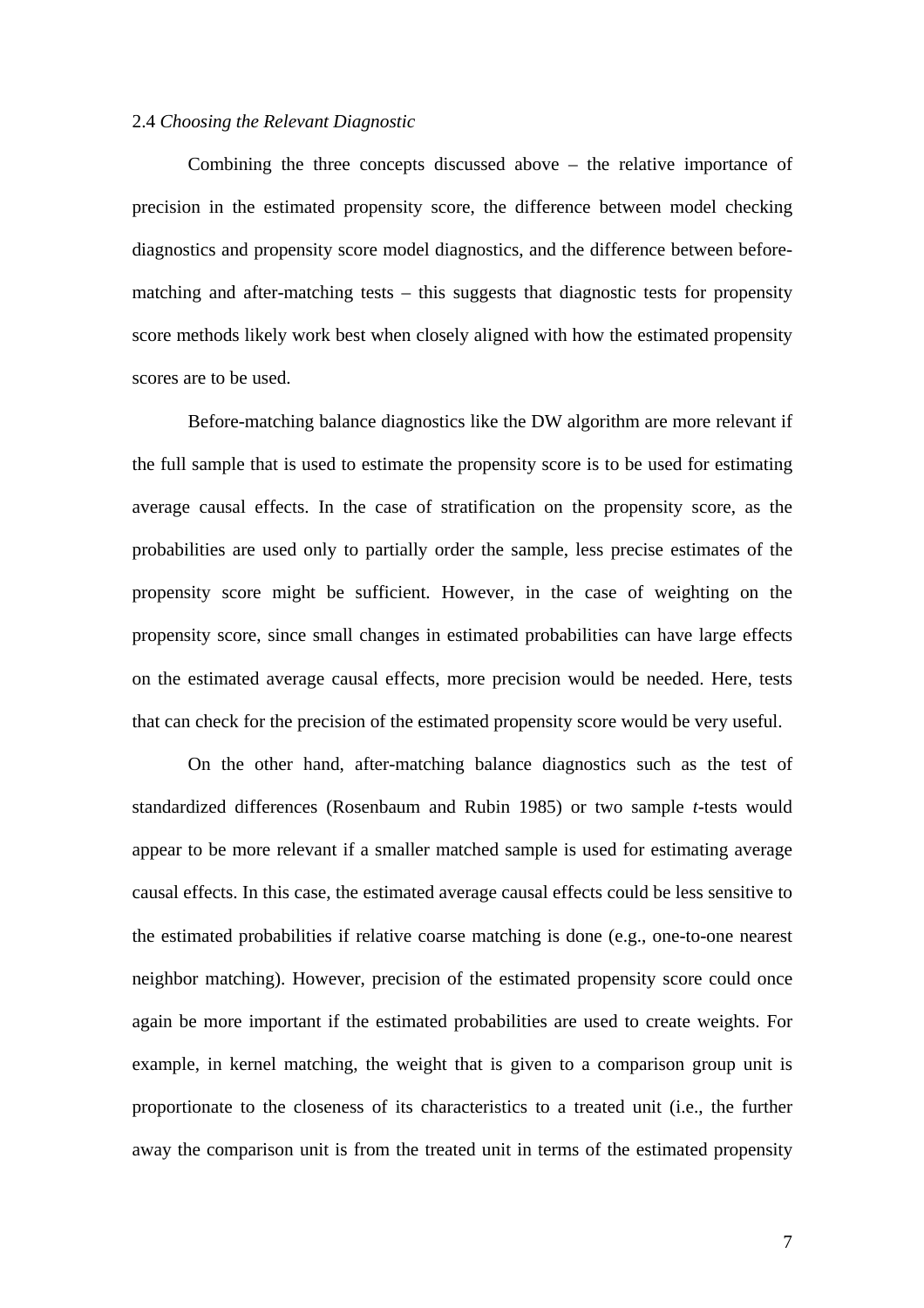score, the lower the weight). It would therefore appear that tests that can check for the precision of the estimated propensity score would again be helpful in this context.

In the remainder of this paper, two before-matching diagnostics are discussed: a graphical approach (sections 3 and 4) and a closely related regression test (section 5).

#### **3. Dimension Reduction and Regression Graphics**

Propensity score matching is a dimension reduction technique that attempts to avoid the problem of the curse of dimensionality when the number of covariates is large. There simultaneously exists a large literature on dimension reduction in statistics. But thus far, there has been little or no connection made between the two parallel literatures of dimension reduction. As we show below, the idea of a dimension reduction subspace for the regression of *Y* on *X* (Li 1991), which represents a sufficient reduction in the dimension of the set of covariates *X*, is closely related to the balancing hypothesis of propensity scores given in Theorem 2 of Rosenbaum and Rubin (1983).

#### 3.1 *Overview of Dimension Reduction Regression*

In the general regression problem, letting *n* be the number of observations, we have a  $k \times n$  response *Y* (usually  $k = 1$ ) and a  $p \times n$  predictor *X*, and the goal is to learn about how the conditional distribution  $F(Y | X)$  varies as *X* varies through its sample space. In parametric regression, we specify a functional form for the conditional distribution. In non-parametric regression, no functional form assumptions are made about  $F(Y | X)$ , but progress is really only possible if the dimensions *p* and *k* are small. Dimension reduction regression is one intermediate possibility between the parametric and non-parametric extremes. Dimension reduction without loss of information is a dominant theme of regression graphics. An attempt is made to reduce the dimension of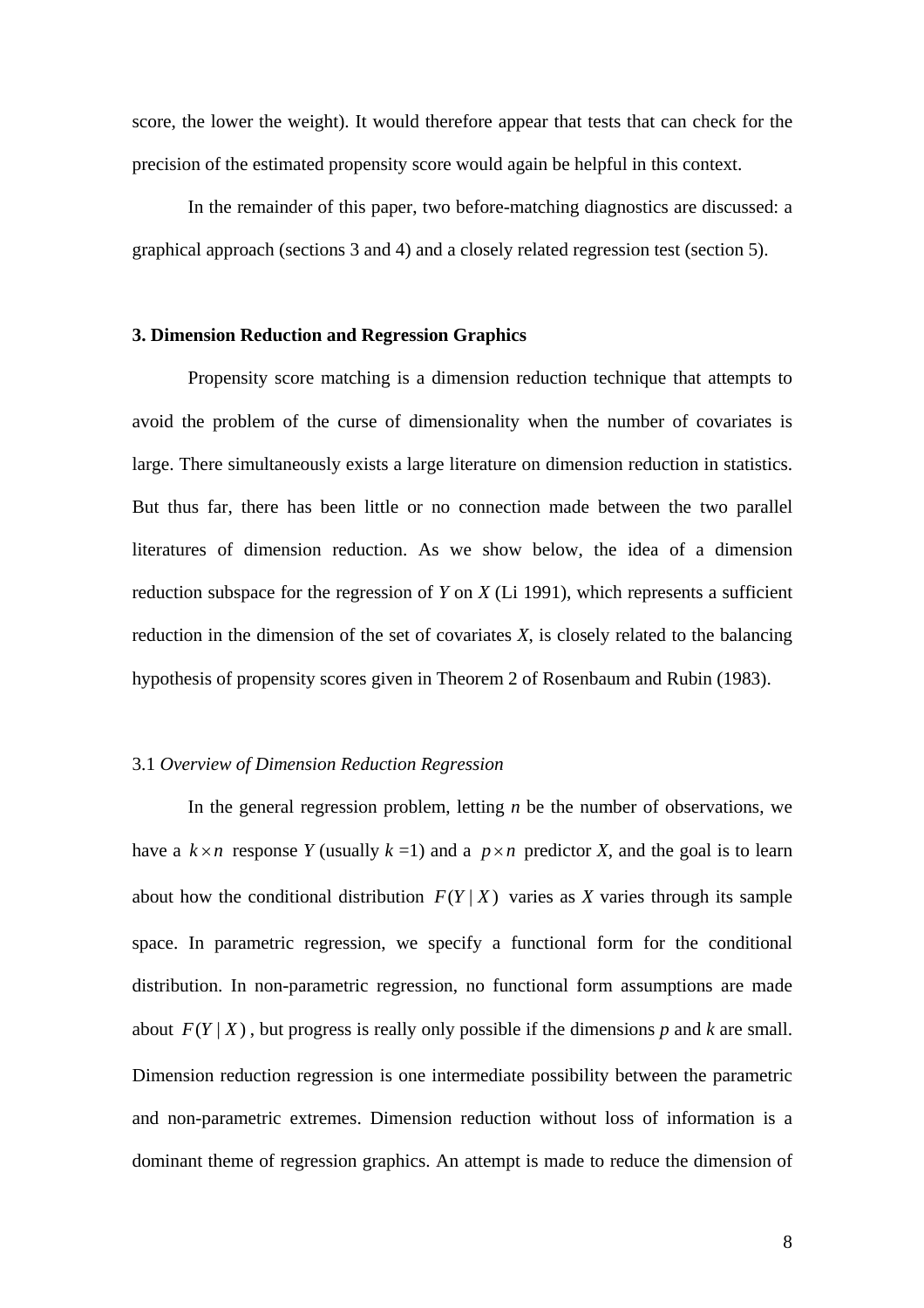*X* without losing information on  $Y \mid X$ . Although the idea of dimension reduction regression was originally introduced for continuous response variables (Cook 1994), extensions have been made for the case of binary response variables (Cook 1996, Cook and Lee 1999). These extensions are important as it is through these extensions that the ideas from regression graphics can then be related to the propensity score framework in which there is a binary treatment indicator.

In dimension reduction regression (see, for example, Cook 1998 and Cook and Weisburg 1999), it is assumed without loss of information that the conditional distribution  $F(Y | X)$  can be indexed by *d* linear combinations of *X*, or for some unknown  $p \times d$  matrix *B*, with  $d \leq p$ 

$$
F(Y \mid X) = F(Y \mid B'X) \tag{1}
$$

This statement is equivalent to saying that the distribution of  $Y | X$  is the same as that of  $Y | B' X$  for all values of X. It implies that the  $p \times n$  matrix of covariates X can be replaced by the  $d \times n$  predictor matrix  $B'X$  that contains *d* linear combinations without loss of regression information. In other words, using the conditional independence notation introduced by Dawid (1979), we can write:

$$
Y \perp X \mid B \mid X \tag{2}
$$

This represents a potentially useful reduction in the row dimension of the matrix of covariates *X* from *p* to *d*. Such a *B* always exists because (2) is trivially true when  $B = I_p$ , the  $p \times p$  identity matrix. The relation in (2) can be viewed as a statement about a dimension reduction subspace for the regression of *Y* on *X* (see, for example, Cook 1996 and Cook and Lee 1999). The *d* linear combinations  $B' X = (b_1' X, b_2' X, ..., b_d' X)$  are referred to as *sufficient predictors* in the regression graphics literature because together they contain all the regression information that *X* has about *Y*.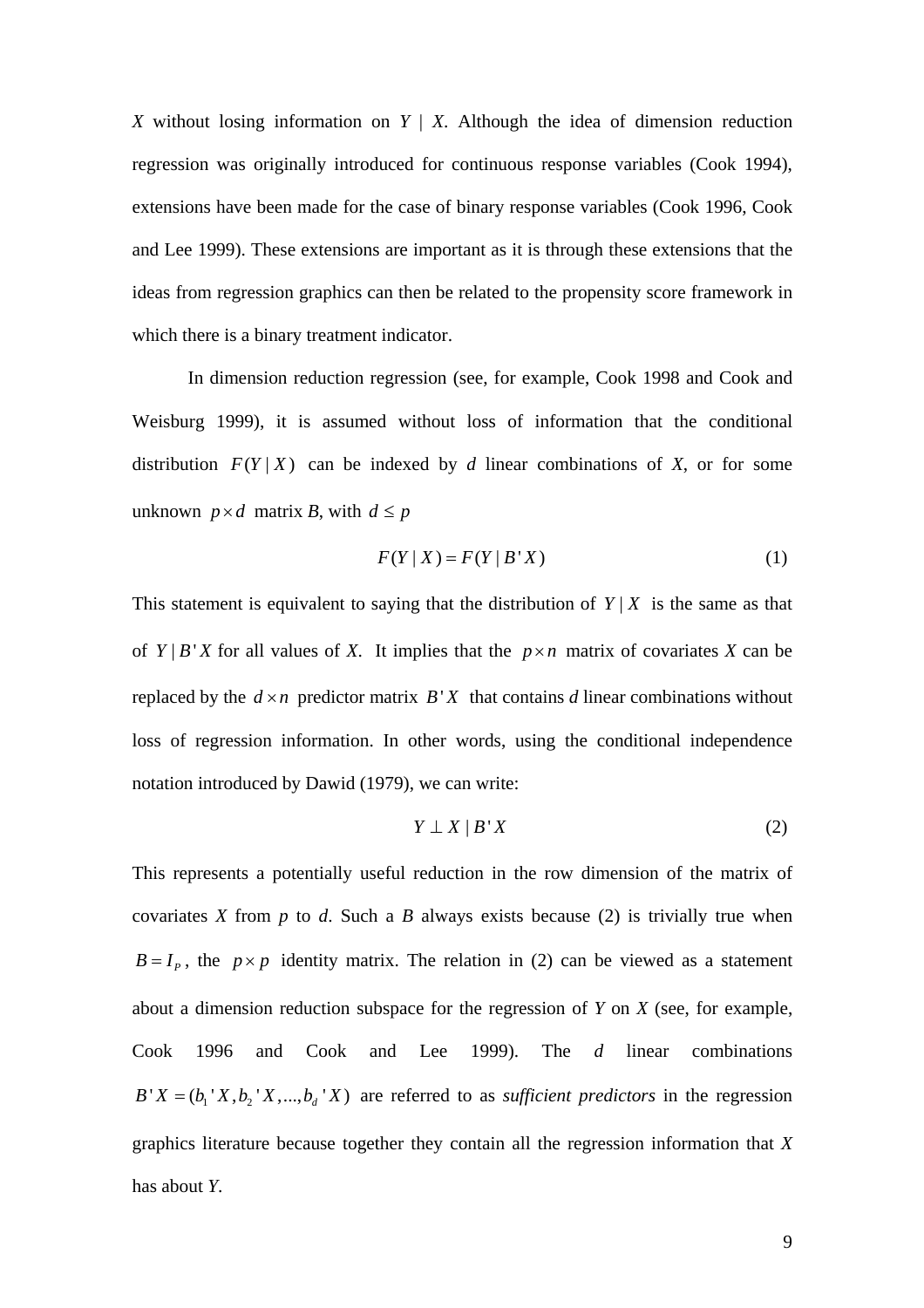In the case when  $d = 1$ , replacing *Y* with *D* in (2) (where *D* is a binary indicator denoting treatment group membership) and the  $1 \times n$  predictor vector  $B'X$  with the  $1 \times n$  vector  $p(X)$ , it is immediately obvious that (1) is the balancing hypothesis of propensity scores. Having  $B = I_p$  corresponds to the propensity score being equal to the "most trivial balancing score", which is when the balancing score is *X* (see Rosenbaum and Rubin 1983, p. 42).

In the case when  $d > 1$ , then  $p(X)$  is only one of the sufficient predictors. In other words, conditioning only on  $p(X)$  will lead to missing relevant information and complete dimension reduction cannot be achieved. Matching on this value of  $p(X)$ would not be expected to lead to unbiased average causal effects. One way forward in this situation would be to add higher-order or interaction terms in *X* to remove the necessity for the  $d > 1$  structure. This echoes the ad hoc procedure used in the DW algorithm of fine-tuning the specification of *p(X)*.

### 3.2 *Binary Response Plots*

 $\overline{a}$ 

For the purposes of this paper, we are interested in using a particular interpretation of an auxiliary plot used in regression graphics for binary variables.<sup>[4](#page-9-0)</sup> In particular, these auxiliary plots are the *binary response plots* in Cook (1996, Figure 1), Cook (1998, Figure 5.3) and Cook and Weisburg (1999, Figure 22.6). Here, we integrate the interpretation of binary response plots with a suggested graphical diagnostic of Rubin (1984) for logistic regression models in order to create a diagnostic for the specification of the propensity score. By viewing Rubin's diagnostic using Cook's insights, a graphical method can be used as a diagnostic to check balance for any continuous *X* variable, *regardless of the method used to estimate*  $p(X)$ . Rather than

<span id="page-9-0"></span><sup>&</sup>lt;sup>4</sup> The regression graphics literature focuses on estimating  $d$  and the subspace  $B'X$ . An overview of regression graphics is given in the appendix.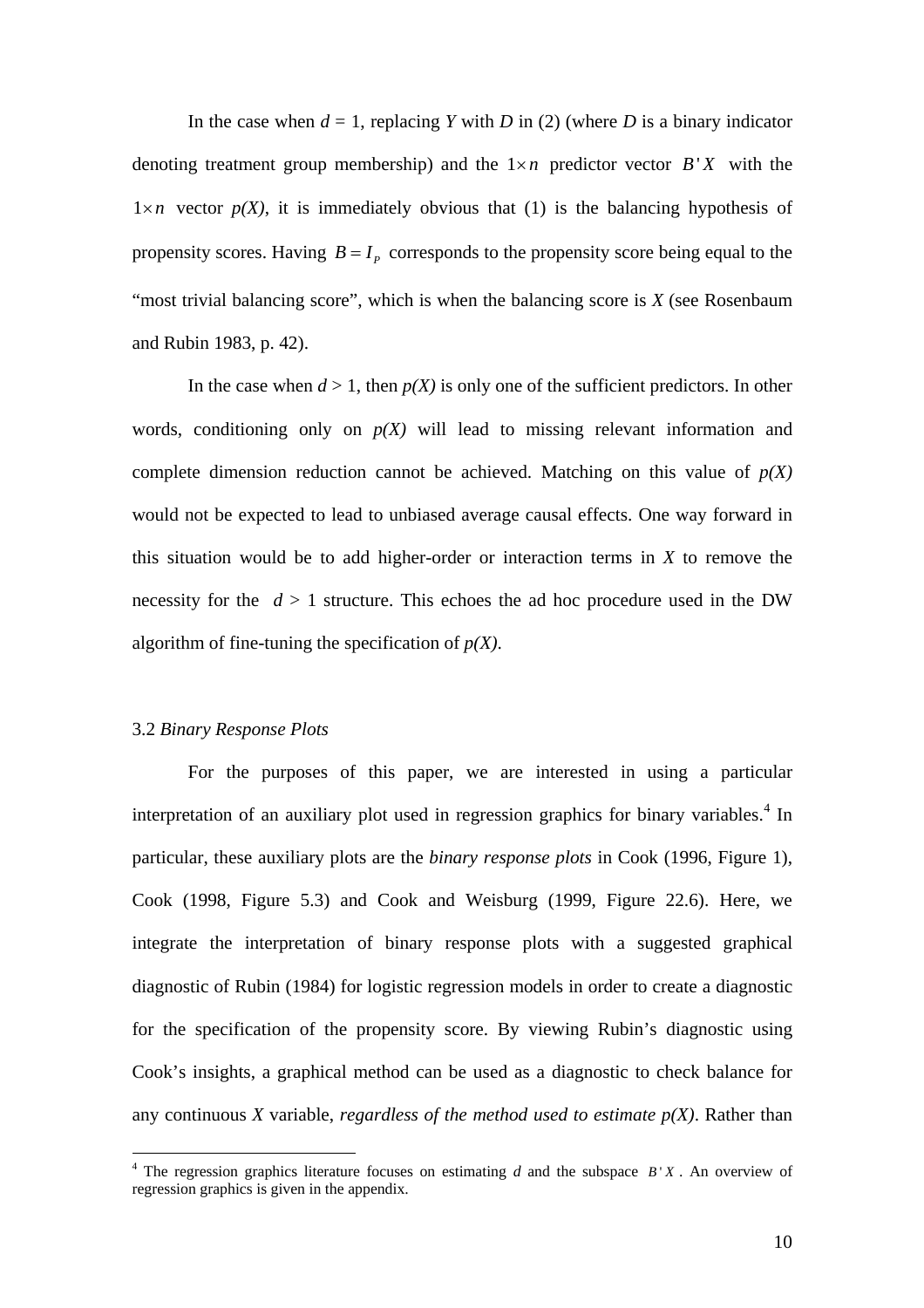trying to estimate  $B'X$  and the dimension  $d$  in a data set, the graphical diagnostic proposed in this section assumes that the structure of the data can be represented by a 1D model (i.e.,  $d = 1$ ) like a logistic model and that  $B'X$  is exogenously given. By focusing on the  $d = 1$  case, we are attempting to verify if the *p*-dimensional vector *X* can be replaced by an exogenously given *1*-dimensional vector  $p(X)$  without loss of regression information. In other words, the dimension reduction hypothesis is that when the regression vector *X* is augmented by the propensity score, the  $(p+1)$ -dimensional vector  $(X, p(X))$  can be reduced to  $p(X)$  for the conditioning set. Assuming that propensity score matching is feasible and that complete dimension reduction is feasible using a single scalar, the focus is on using binary response plots to check if *Y*  $\perp$  *X* | *B' X* holds for each *X* in the data set.<sup>[5](#page-10-0)</sup>

The exposition of how binary response plots can be used to assess balance in the context of propensity score matching is best developed using an example that appears in the literature. Although the context of the original discussion of the example in Landwehr, Pregibon, and Shoemaker (1984) is the specification of the fit of a logistic model or what Rubin (2004) terms "diagnostics for the successful prediction of probabilities and parameter estimates," we illustrate how a slight change in interpreting a graph that arose from the discussion of the paper allows for an assessment of balance to be made or what Rubin (2004) refers to as "diagnostics for the successful design of observational studies based on estimated propensity scores."

#### 3.3 *Example from Landwehr, Pregibon, and Shoemaker (1984)*

 $\overline{a}$ 

This section continues a discussion between Landwehr, Pregibon, and Shoemaker (1984) and Rubin (1984). In Example 4 of Landwehr, Pregibon, and

<span id="page-10-0"></span><sup>&</sup>lt;sup>5</sup> If  $d > 1$  and  $p(X)$  is only one of the sufficient predictors, then conditional independence would not be obtained as complete dimension reduction is not possible. The failure to find conditional independence in this case could be because  $d > 1$  or that  $d = 1$  but that  $p(X)$  is specified incorrectly.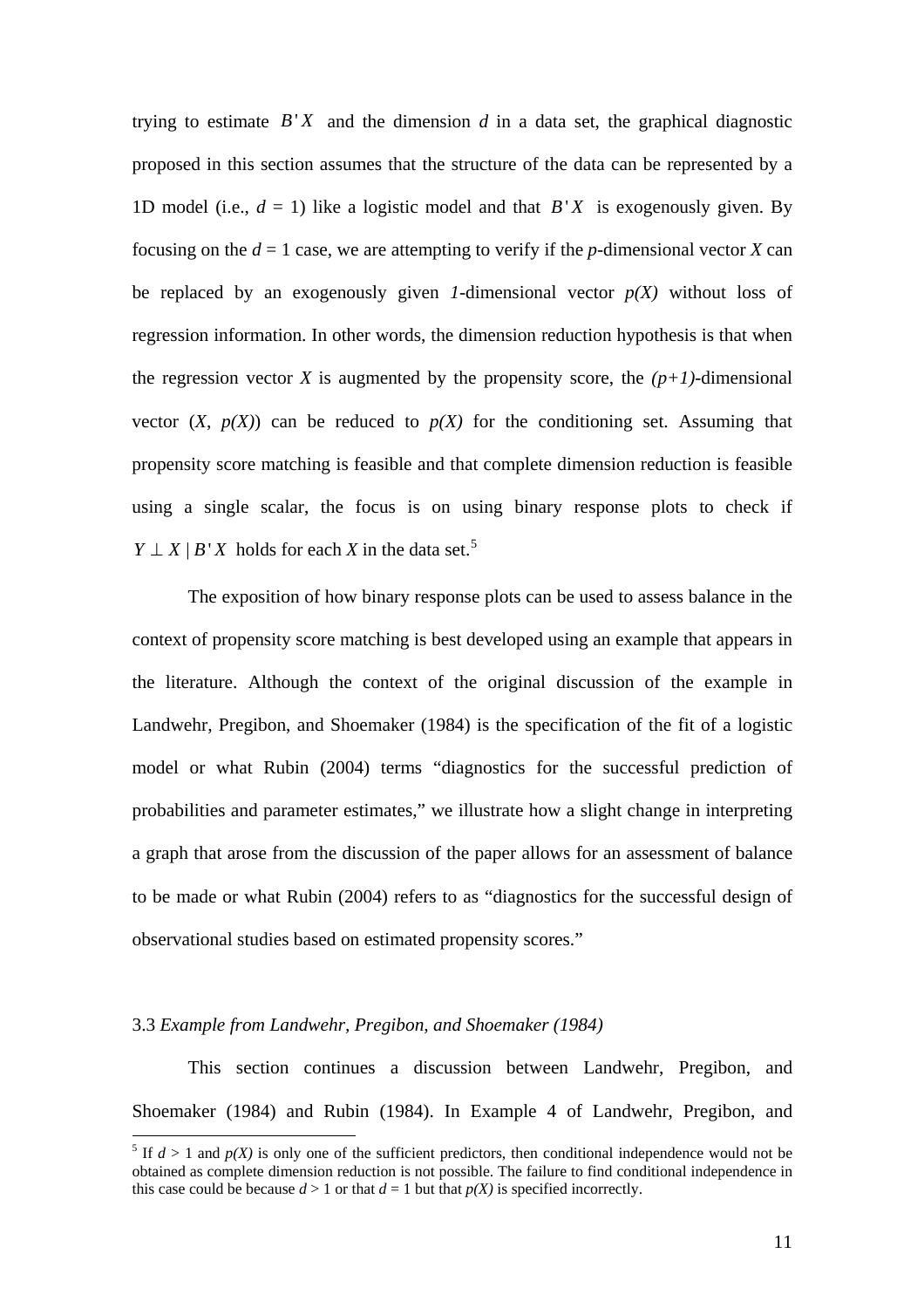Shoemaker (1984, p. 67), one hundred observations are generated according to the model:  $logit(D) = -1 + X_5 + X_6 + 2X_6^2$  (with  $X_5$  distributed -1(0.02)1 and  $X_6$  distributed U(-1, 1)). Presuming that the particular functional form or nature of the dependence on  $X_5$  and  $X_6$  is unknown, they start by fitting a model linear in  $X_5$  and *X*6 and calculate their suggested *partial residual plots* (which is discussed in more detail in their paper but not relevant to the present discussion) for  $X_6$ . They find that dependence on  $X_6$  is non-linear and that an additional term such as  $X_6^2$  or  $|X_6|$  should be included in the model.

In commenting on Landwehr, Pregibon, and Shoemaker (1984), Rubin (1984) suggested that one alternative way of assessing the fit of the logistic regression model is to plot *X* versus the predicted values of the dependent variable (i.e., the propensity score) using different symbols for the  $D = 1$  and  $D = 0$  points (see Rubin 1984, example 1).[6](#page-11-0) But in his written comments, Rubin (1984) did not further discuss how the plot should be interpreted. He also did not make the distinction between diagnostics for the successful prediction of probabilities and parameter estimates underlying those probabilities, and diagnostics for the successful design of observational studies based on estimated propensity scores, which he does more recently in Rubin (2004).

The discussion continued with Landwehr, Pregibon, and Shoemaker (1984a) responding to Rubin (1984). They used the generated data from the model described above, created the plot Rubin suggested based on estimating the misspecified model that is linear in  $X_5$  and  $X_6$  but found that "[this] plot does not reveal to us anything about

 $\overline{a}$ 

<span id="page-11-0"></span><sup>&</sup>lt;sup>6</sup> Incidentally, another suggestion of Rubin for assessing the fit of a logistic regression model (Rubin 1984, example 3), where he suggested categorising the fitted probabilities and comparing the distributions of *X* for the *D* = 1 and  $\overline{D}$  = 0 units within categories of the fitted probabilities, is a precursor and an informal version of the specification test described in more detail in Dehejia and Wahba (1999, 2002).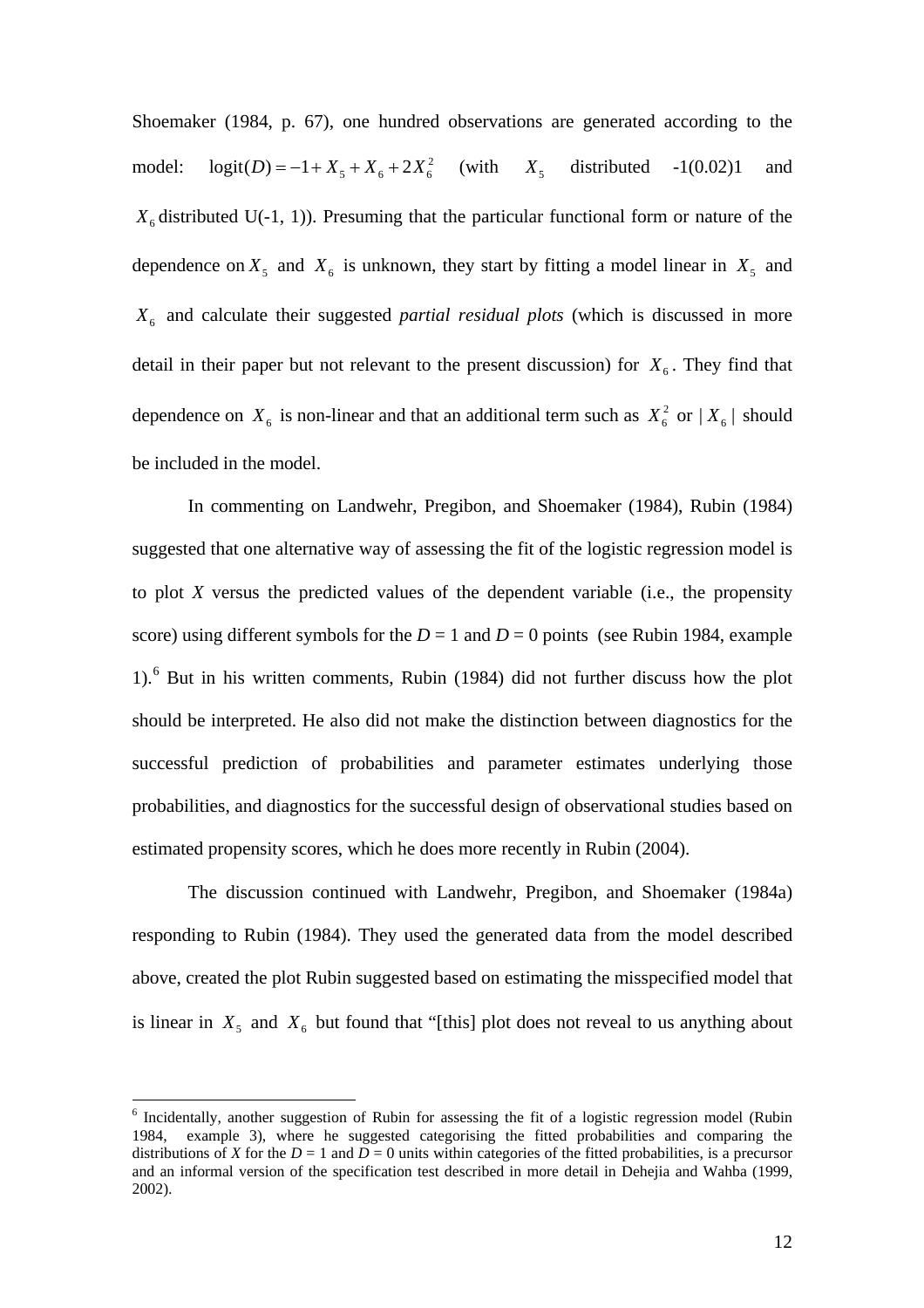the inadequate fit of the model nor the need to transform  $X_6$ ." Moreover, they state that the standard test for comparing two regression lines (the conditional distribution of  $X_6$ given the fitted probabilities for  $D = 1$  and  $D = 0$ ) is not significant whereas their partial residual plot clearly demonstrates the basic model inadequacy.

Figure 1 below reproduces Figure 1 from Landwehr, Pregibon, and Shoemaker (1984a). Their focus is on the two regression lines which they highlight are not significantly different.



Figure 1: From Landwehr, Pregibon, and Shoemaker (1984a, Figure 1). The plot is a scatter plot of  $X_{\epsilon}$ against the fitted probabilities. Plotted characters show the values of *D*. The solid diagonal line is the least squares regression of  $X<sub>6</sub>$  on the fitted probabilities for  $D = 0$ , the dashed diagonal line for  $D = 1$ . The meaning of the rectangular window (or vertical slice) is discussed in the text.

However, Rubin's suggestion of plotting *X* versus the fitted probabilities using different symbols for the  $D = 1$  and  $D = 0$  points has a subtle interpretation that was not noted by Landwehr, Pregibon, and Shoemaker (1984a). This interpretation is similar to how binary response plots are interpreted in Cook (1996, Figure 1), Cook (1998, Figure 5.3) and Cook and Weisburg (1999, Figure 22.6).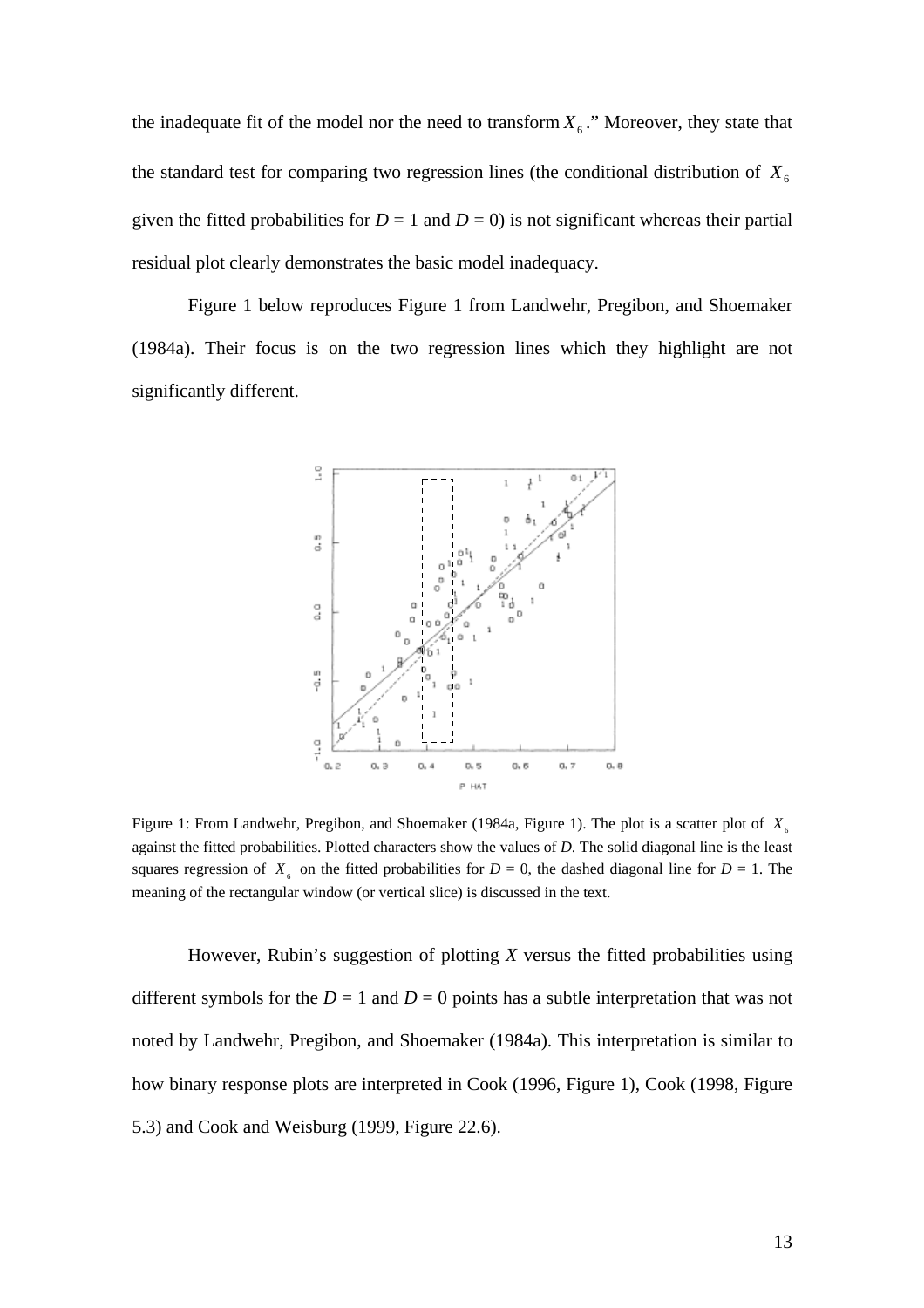Instead of focusing on the two regression lines, imagine viewing Figure 1 as a small rectangular window is moved horizontally across the plot (like the one over the value of PHAT = 0.4). To assess whether  $D \perp X_6$  given the fitted probabilities (i.e., whether there is balance in  $X_6$ ), Cook suggests looking for non-uniform intraslice densities within slices of the fitted probabilities, which effectively holds the fitted probabilities constant. Slices with only one type of symbol are consistent with the conditional independence statement, and so are any slices that have a roughly constant fraction of each type of symbol as one moves from the bottom to the top of the slice. Symbol density does not need to be similar from slice to slice, as long as it is constant within each slice. However, conditional independence (i.e., balance) is violated if in any slice, there is non-random variation in symbol density as one moves from the bottom to the top of the slice.

More formally, following Cook (1996), let the small rectangular window  $\Delta$  for the *j*th predictor be:

$$
\Delta = \{ X \mid a_j \le X_j \le b_j, j = 1, ..., p \}
$$

where  $a_j$  and  $b_j$  are the left and right boundaries of the window. The ratio of the counts in each window can be expressed in terms of the fraction of one symbol in  $\Delta$ :

$$
\frac{\Pr(X \in \Delta, D = 1)}{\Pr(X \in \Delta)} = E(D \mid B \mid X \in \Delta_B)
$$

where  $\Delta_B = \{ B' X | X \in \Delta \}$ . This expression states that if  $D \perp X | B'X$  then the fraction of each symbol should be roughly constant within each  $\Delta$ . Although one could technically count the ratio of one symbol relative to the total, Cook suggests that "[w]ith a little practice, it seems possible to assess relative symbol density visually without actually counting" (Cook 1996, p. 985).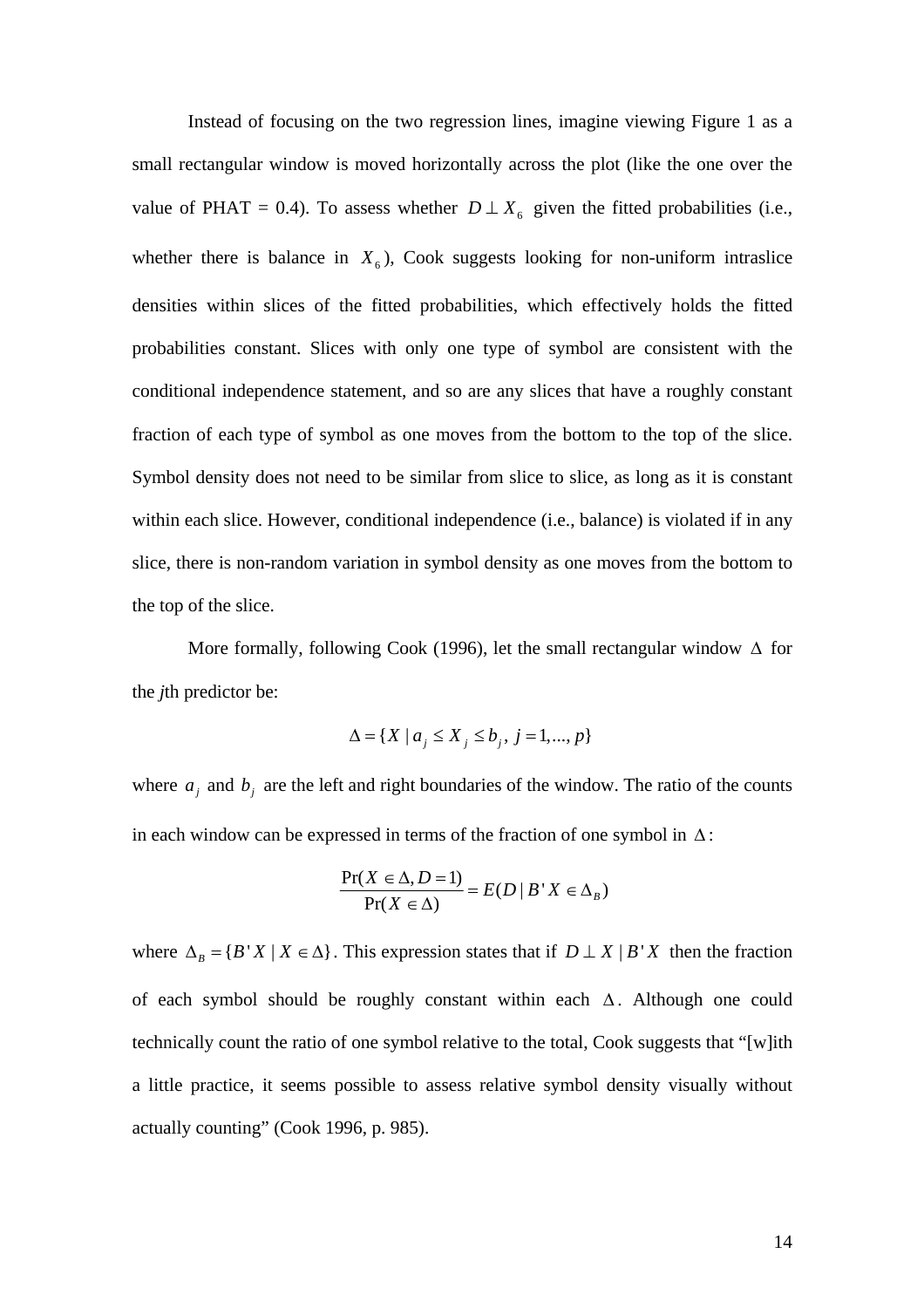The rectangular window depicted in Figure 1 (over the value of  $PHAT = 0.4$ ) shows that within that slice, it is more likely for group '1' to have lower values of  $X_6$ than group '0'. In other words, if we were assessing whether  $D \perp X_6 | p(X)$  for this chosen model specification, it would be possible to conclude that the conditional independence relation is not supported by the data. Contrary to the conclusion reached by Landwehr, Pregibon, and Shoemaker (1984a), by focusing on rectangular windows instead of the two regression lines in Figure 1, it would therefore be possible to conclude that the model specification that is linear in  $X_5$  and  $X_6$  is inappropriate.

For the remainder of this paper, we refer to this plot as the *Rubin-Cook plot*, as Rubin had first suggested it as a possible diagnostic for fitting logistic regression models while Cook's interpretation of such binary response plots is what makes it useful as a propensity score model diagnostic. Recall that the intuitive idea behind propensity score matching is that there are many miniature experiments at each value of the propensity score (see Zhao 2004). In other words, holding the propensity score constant, there should be no relationship between each covariate and the treatment indicator. The graphical diagnostic described in this section essentially puts into practice this intuitive idea. It is useful as a visual method for checking for balance and precision in the estimated propensity score and can be viewed as a substitute or complement to the DW algorithm. $<sup>7</sup>$  $<sup>7</sup>$  $<sup>7</sup>$ </sup>

Although graphical tests like the Rubin-Cook plot that depend on eyeballing the data might be considered subjective and not have the rigorous flavor that statistical tests that involve the use of non-subjective and easy to interpret p-values might have,

 $\overline{a}$ 

<span id="page-14-0"></span><sup>7</sup> From the practical perspective, Rubin-Cook plots can be created by any standard statistical software packages that can create scatter plots. Specialized software like *Arc* that are necessary for regression graphics are not needed in order for the plots to be created.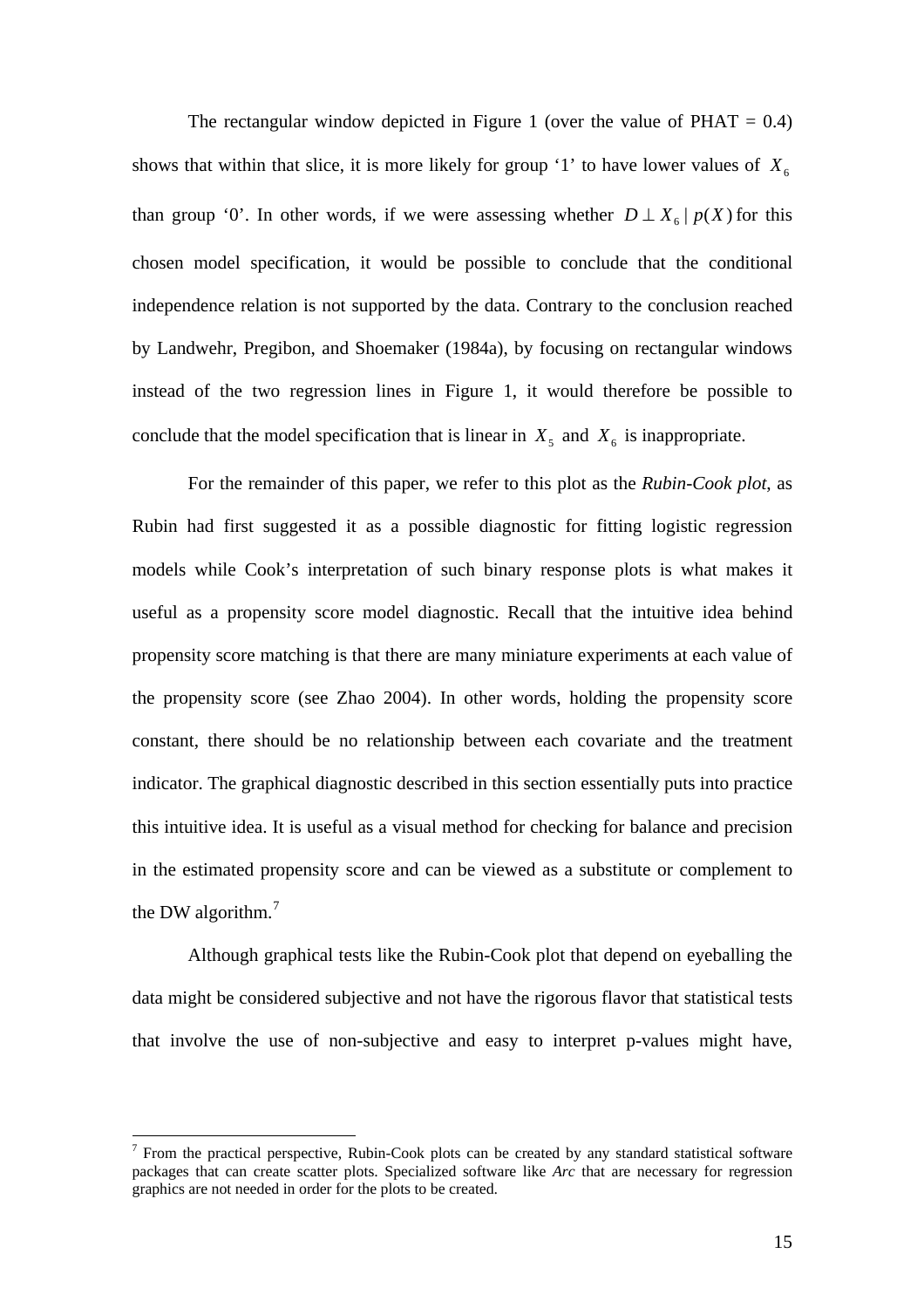complements to statistical tests can be useful if they help researchers see different aspects of their data more clearly.

## **4. Simulated Data Example**

 $\overline{a}$ 

In this section, we generate 200 observations according to the model:  $logit(D) = -1 + X_1 + X_2 + 3X_1X_2$ , where  $X_1$  and  $X_2$  are drawn from N(0, 1) distributions.<sup>[8](#page-15-0)</sup> As we draw error terms such that they are independent of  $X$ , the generated data set is balanced by construction.  $9$  We estimate the propensity score using two specifications. In the first specification (S1), we do not correctly model the interaction term in a logistic model and instead specify a model linear in  $X_1$  and  $X_2$ while in the second specification (S2), we correctly include  $X_1, X_2$  and the interaction term  $X_1 X_2$  in our logistic model. The question examined in this section is how well diagnostics for assessing the specification of  $p(X)$  work under S1 and S2. Will a researcher correctly choose S2 over S1 based on diagnostics performed on the estimated propensity score? As the data generated under S1 are unbalanced by construction while the data under S2 are balanced by construction, we can evaluate the ability of "diagnostics for the successful design of observational studies based on estimated

$$
D\perp X\mid X\beta
$$

As only monotonic transformations are performed, it therefore follows that

$$
D \perp X \mid \text{logit}(X \beta) \quad \text{or} \quad D \perp X \mid p(X)
$$

<span id="page-15-0"></span><sup>&</sup>lt;sup>8</sup> We draw values from  $N(0, 1)$  instead of U(-1, 1) distributions like in Landwehr, Pregibon, and Shoemaker (1984) because matching theory is more developed under the assumption of X having an ellipsoidal distribution (e.g., distributions such as the normal or *t*). For example, Rubin and Thomas (1992b) show that affinely invariant matching methods, such as Mahalanobis metric matching and propensity score matching (if the propensity score is estimated by logistic regression), are equal percent bias reducing if all of the covariates used have ellipsoidal distributions. The seed number used in the simulations in *Stata /SE* 9.2 is 55623.

<span id="page-15-1"></span><sup>&</sup>lt;sup>9</sup> Generating a balanced data set under the null in order to perform the simulations was done as follows. In the binary choice selection equation, because we assume that the error term in the selection equation is independent of the *X*s, when we use the error term, arbitrary values of  $\beta$  and *X* to generate *D*, it is true that:

Therefore by construction, these data sets satisfy the balancing property of propensity scores:  $D \perp X \mid p(X)$ .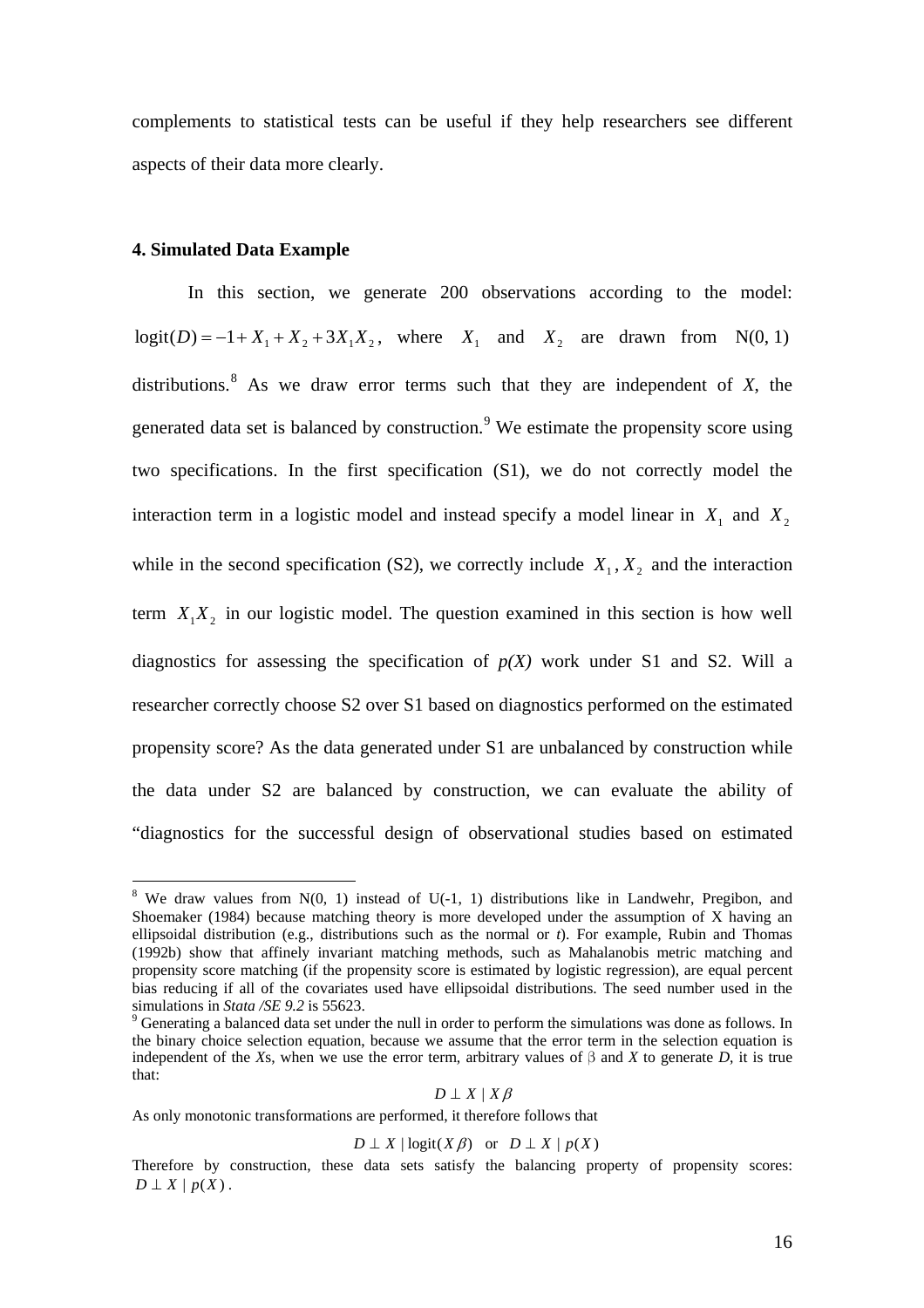propensity scores" to uncover the truth. The issue of which variables to include in *X* is not examined here as it is assumed that the researcher knows that  $X_1$  and  $X_2$  both need to be included in the model in order to fulfil the conditional independence assumption underlying matching estimators, but does not know the functional form they take.

#### 4.1 *Rubin-Cook Plots for Simulated Data*

The Rubin-Cook plots for both covariates  $X_1$  and  $X_2$  are constructed in this section. Figure 2 plots the Rubin-Cook plots under the incorrect specification of the propensity score while Figure 4 does the same using the correct specification of the propensity score.

In the top panel of Figure 3, when assessing balance for  $X_1$ , checking for constant symbol density within vertical slices shows that in at least three intervals of the propensity score, there is non-constant symbol density. The findings are similar when checking for balance in  $X_2$  in the bottom panel of Figure 2, where four occasions of non-constant symbol density are highlighted using rectangular windows. As the Rubin-Cook plots in Figure 2 depict that it is not the case that  $X_1 \perp D | p(X)$  and  $X_2 \perp D$  |  $p(X)$ , this suggests that S1 is not a useful balancing score. A parallel and equivalent interpretation is that using S1 as the estimated propensity score does not lead to sufficient dimension reduction so it cannot be concluded that information in  $p(X)$  can be used to replace information in *X*. It is also worth noting that if the data set contains many more observations (e.g.,  $n = 10,000$ ), the Rubin-Cook plot can still be used. The only adjustment that needs to be made is to zoom in on smaller regions of the propensity score. For example, each graph in Figure 3 could be replaced by 10 separate graphs plotting the intervals  $p(x) = 0$  to 0.1, 0.1-0.2 etc.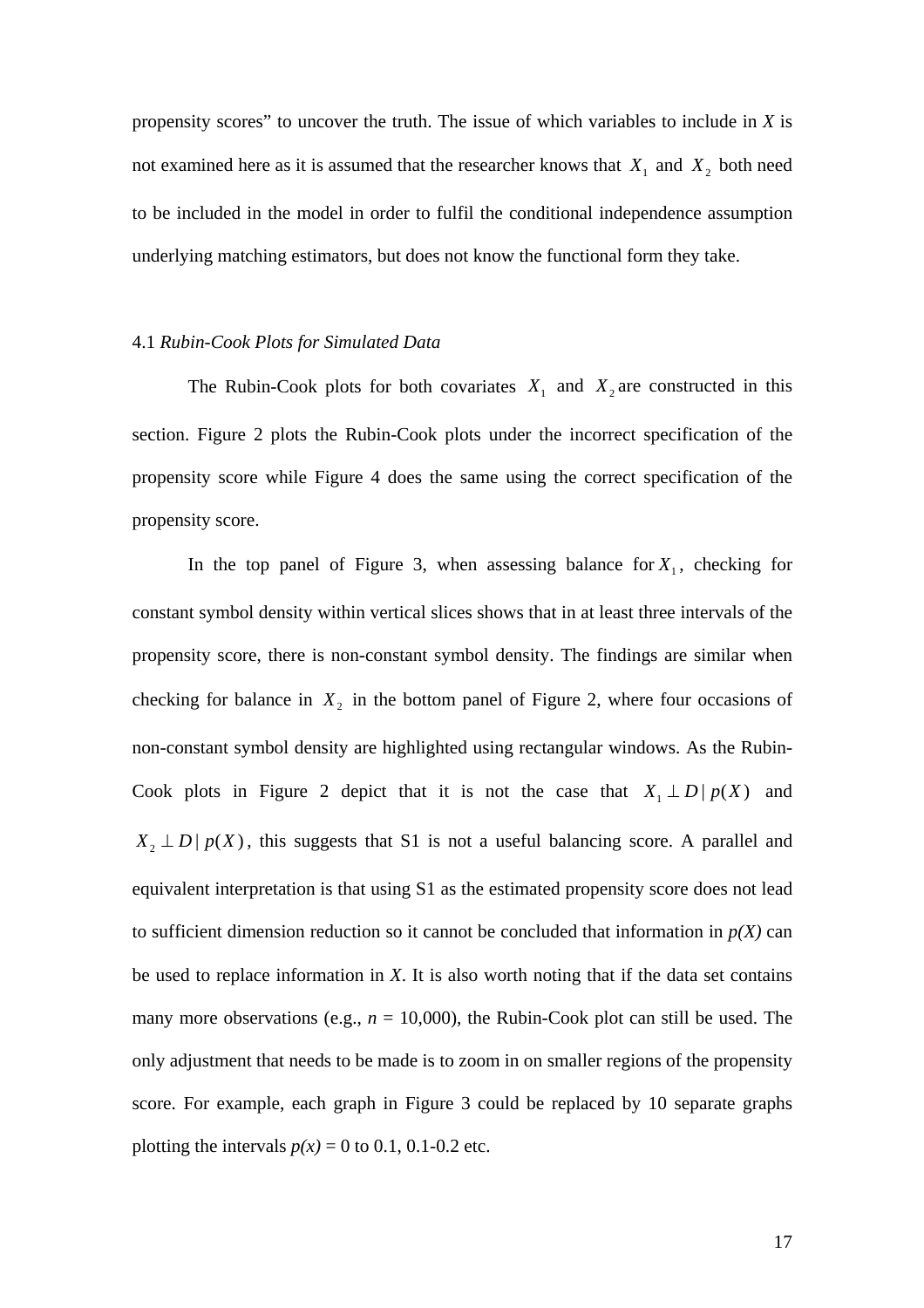Figure 3 repeats the same exercise for the correct specification of the propensity score. Relative to Figure 2, one immediate obvious finding from the figures is that there is more separation between the  $D = 1$  and  $D = 0$  observations, with more of the former clustered around high values of  $p(X)$  and more of the latter clustered around low values of  $p(X)$ . Recall that each slice where there are only  $D = 1$  or  $D = 0$  observations can be ignored when assessing balance. Assessing balance in Figure 3 therefore involves focusing on rectangular windows that start from approximately  $p(X) = 0.2$  and end with  $p(X) = 0.7$  where there are both  $D = 1$  or  $D = 0$  observations. Compared to Figure 2, it is clear that the symbols are distributed much more randomly within each vertical slice, reflecting the intuition of miniaturized experiments at each value of  $p(X)$ . Compare, for example, the highlighted rectangular windows in Figure 3 with the windows in Figure 2. Based on the Rubin-Cook plot for S2, a researcher would be much more likely to conclude that S2 serves as a useful balancing score.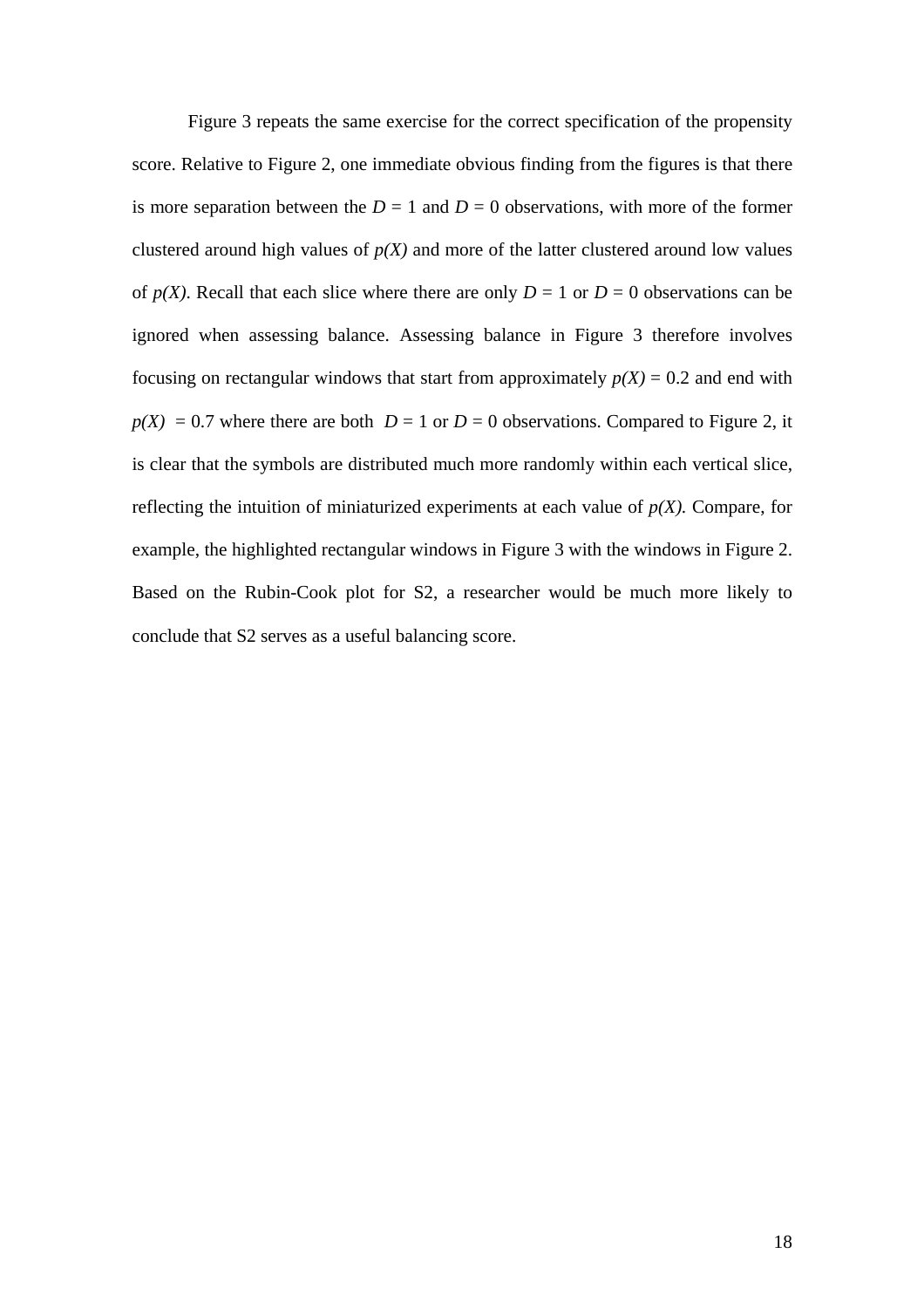

Figure 2: Rubin-Cook Plots for *X1* versus the Incorrect Propensity Score (top panel) and *X2* versus the Incorrect Propensity Score (bottom panel)

Notes: The '+' symbol denotes treatment group members while the 'o' symbol denotes comparison group members.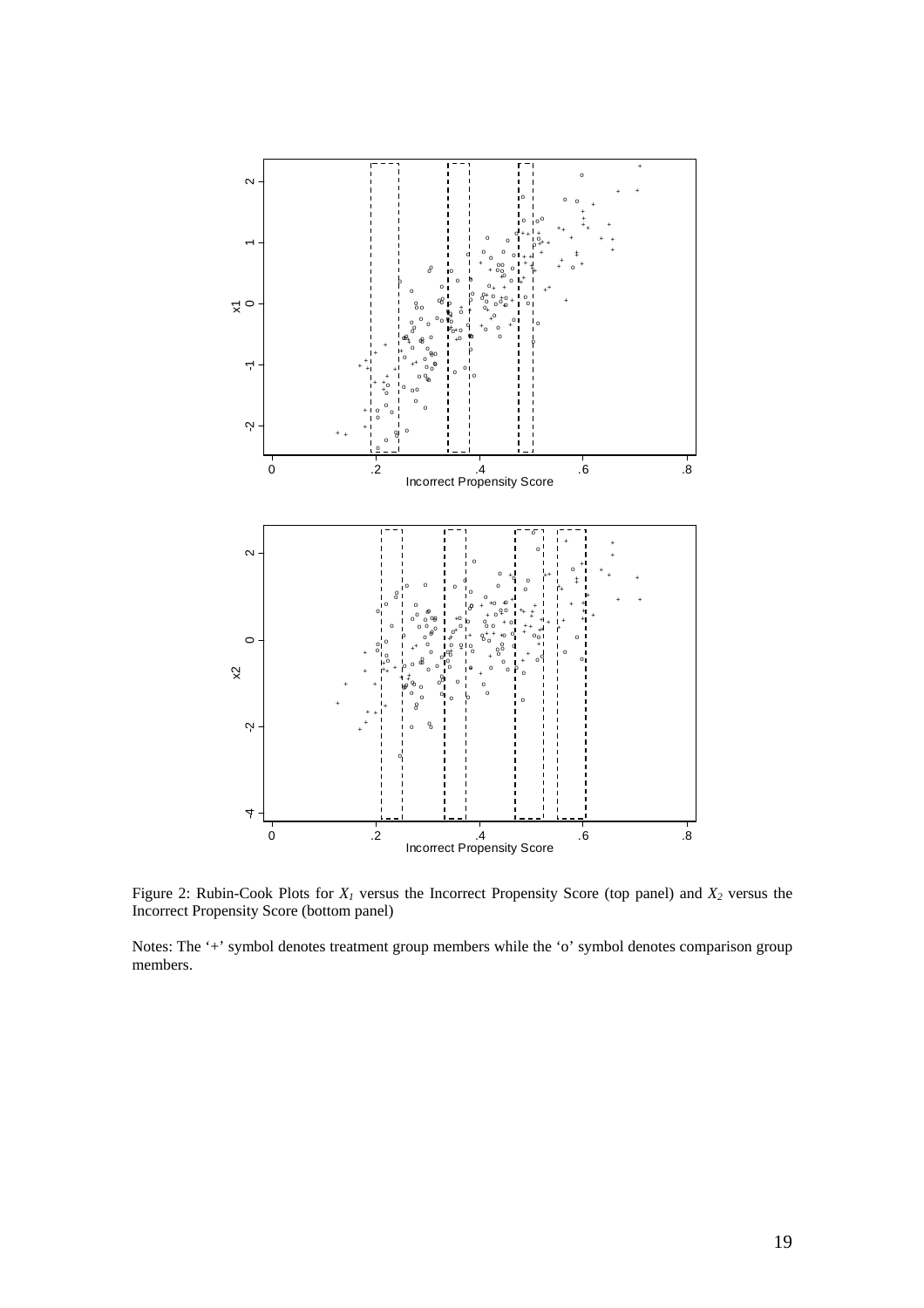

Figure 3: Rubin-Cook Plots for  $X<sub>I</sub>$  versus the Correct Propensity Score (top panel) and  $X<sub>2</sub>$  versus the Correct Propensity Score (bottom panel)

Notes: The '+' symbol denotes treatment group members while the 'o' symbol denotes comparison group members.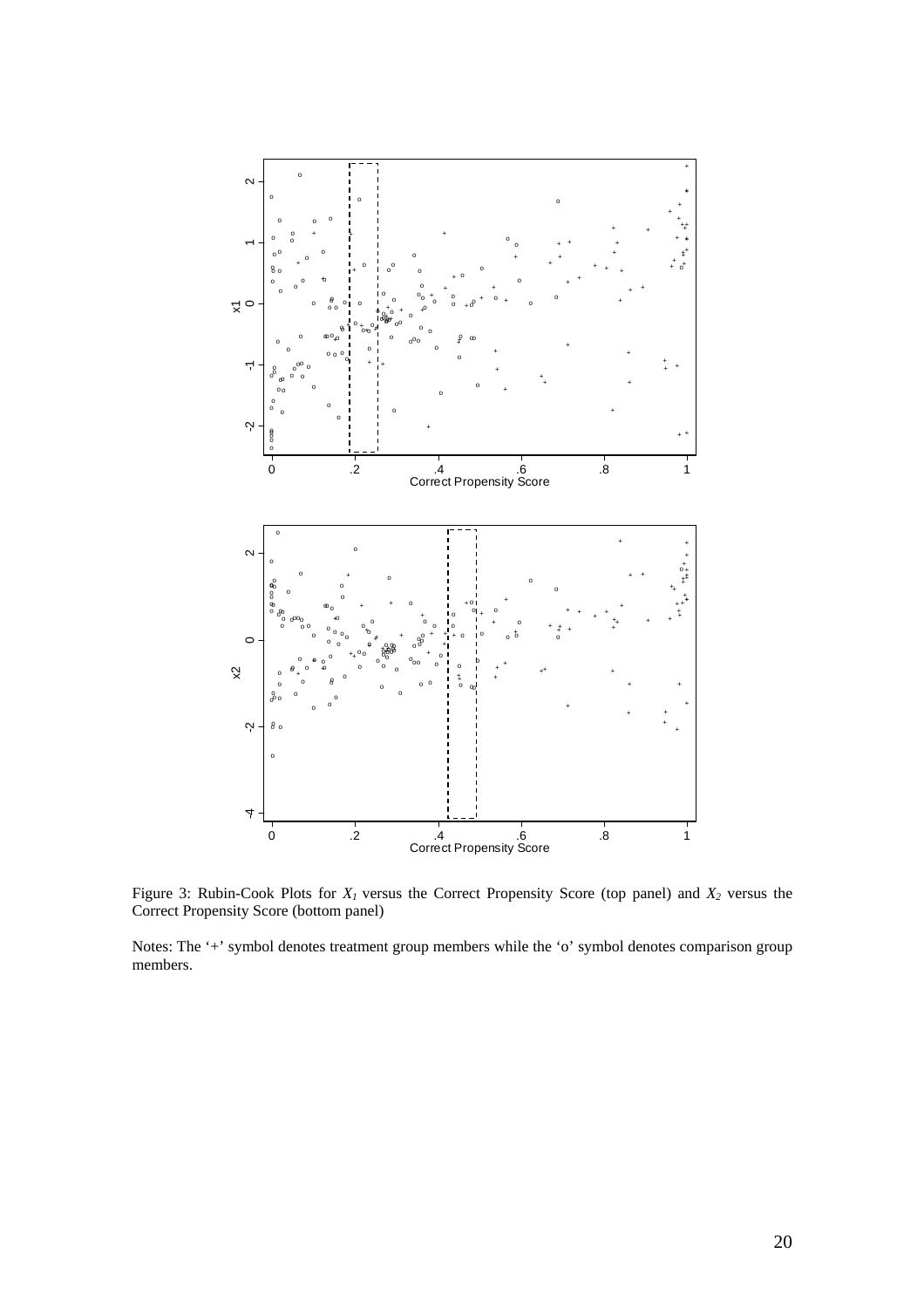#### **5. A Regression Test Interpretation of the Rubin-Cook Plot**

Although Rubin-Cook plots can be informative, their use is rather limited when the number of covariates in *X* is large (as there is one plot per regressor and it is not clear what the implications are if conflicting results for different regressors show up) or when there are categorical variables. For example, in the simulated example in section 4, if  $X_1$  were binary instead of continuous, then a Rubin-Cook plot of  $X_1$  versus  $p(X)$ would have values of  $X_1$  lined up along  $X_1 = 1$  and  $X_1 = 0$ , making any kind of graphical interpretation impossible, even if the points are jittered. One possible way around this would be to have different Rubin-Cook plots for each value of the categorical variable. For example, in a model with  $X_1$  binary and  $X_2$  continuous, instead of plotting the two graphs of  $X_1$  versus  $p(X)$  and  $X_2$  versus  $p(X)$ , one could plot two graphs of  $X_2$  versus  $p(X)$ , one each for  $X_1 = 1$  and  $X_1 = 0$ . However, if there are many categorical variables in the data set, it is not difficult to see that such an approach can quickly become impractical.

In addition, it is difficult to generalize the results in section 4 from a single simulated data set. Although one might consider performing a Monte Carlo study of Rubin-Cook plots, that would require a method of summarising the information in the plots obtained from the different replications. Unfortunately, it does not appear that there is a simple automated method of summarising information from the plots. We therefore turn to a regression test interpretation of the Rubin-Cook plot that is more amenable to a Monte Carlo study.

Recall the dimension reduction hypothesis which contends that when the regression vector *X* is augmented by the propensity score, the  $(p+1)$ -dimensional vector  $(X, p(X))$  can be reduced to  $p(X)$  for the conditioning set. This hypothesis suggests a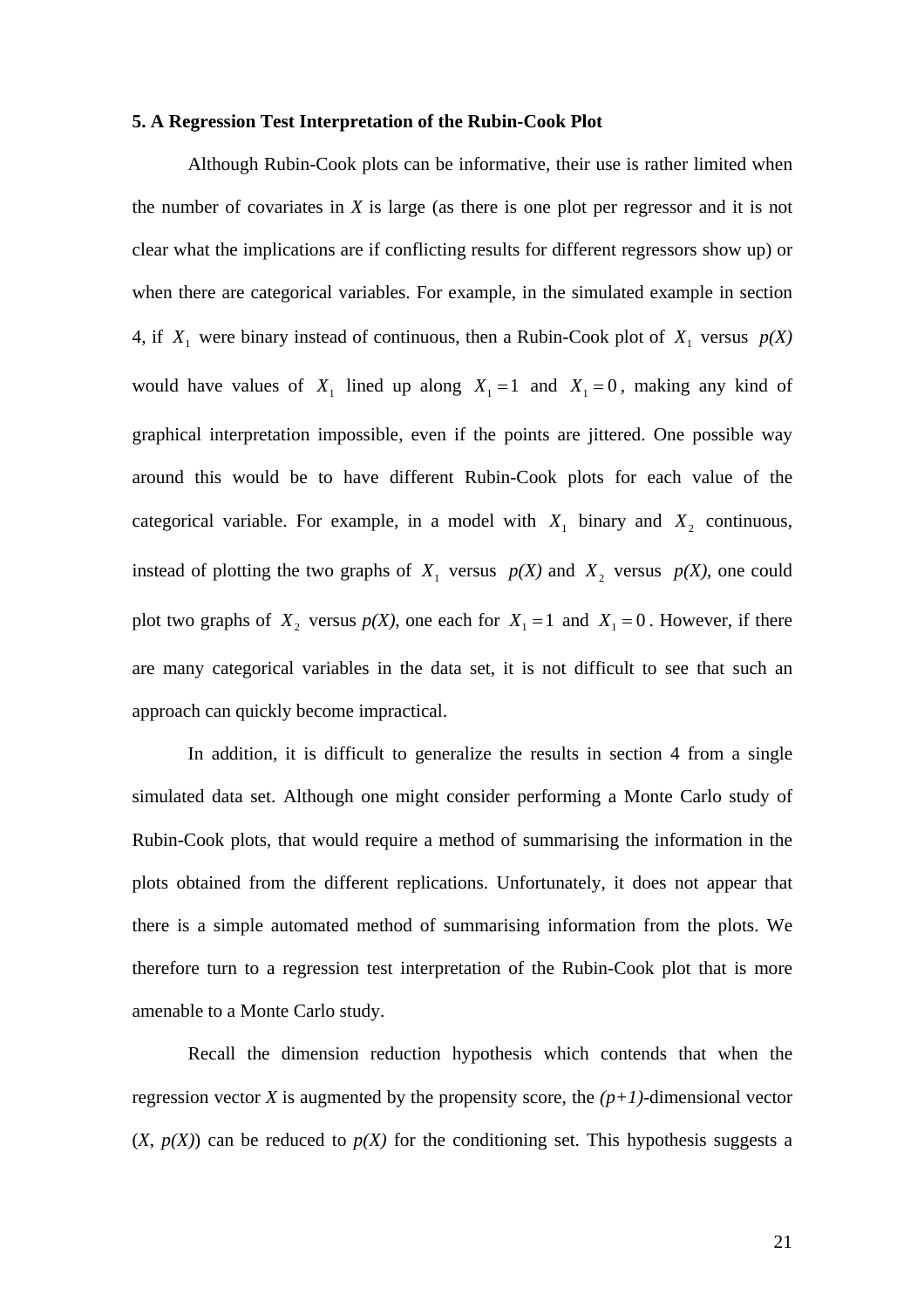natural regression test. After  $p(X)$  is estimated, one can estimate the following regression:

$$
D = \alpha + \sum X \beta + p(X) \tag{3}
$$

An *F*-test can then be conducted to test that all the  $\beta$  coefficients are jointly equal to zero. In other words, under the null, if  $p(X)$  is sufficient for dimension reduction, after it is conditioned on, information from the vector *X* would no longer provide useful information on *D*. Note that although bearing some similarities in spirit, this regression test is different from the one described in Smith and Todd (2005) who suggest estimating regressions for each variable included in estimating  $p(X)$  (i.e., if there are 8 covariates there will be 8 regressions estimated), with each *X* in turn as the dependent variable and *D*,  $p(X)$  and interactions between *D* and  $p(X)$  as the right-hand-side variables (and possibly higher orders of  $p(X)$  and interactions between *D* and higher orders of  $p(X)$ ). The regression test described in this paper is a more literal translation of the dimension reduction hypothesis.<sup>[10](#page-21-0)</sup> A Monte Carlo simulation is conducted in the next section in order to better understand its statistical properties.

#### 5.1 *Monte Carlo Simulation*

 $\overline{a}$ 

 The setup in the Monte Carlo simulation in this section builds on the setup used in section 3.2.2 of Millimet and Tchernis (2007). They assume that the data generating process for the outcome involves the same set of *X* variables used to generate the propensity score, and their emphasis in their Monte Carlo simulations is on estimating the bias and mean squared error of the estimated average treatment effect. In contrast, the emphasis of the simulations done in this paper is on the performance of a specification test for the propensity score. Therefore, information on outcomes is not

<span id="page-21-0"></span><sup>&</sup>lt;sup>10</sup> It is also possible to add higher order terms of  $p(X)$  to the regression, but doing so would make it less closely related to the Rubin-Cook plot.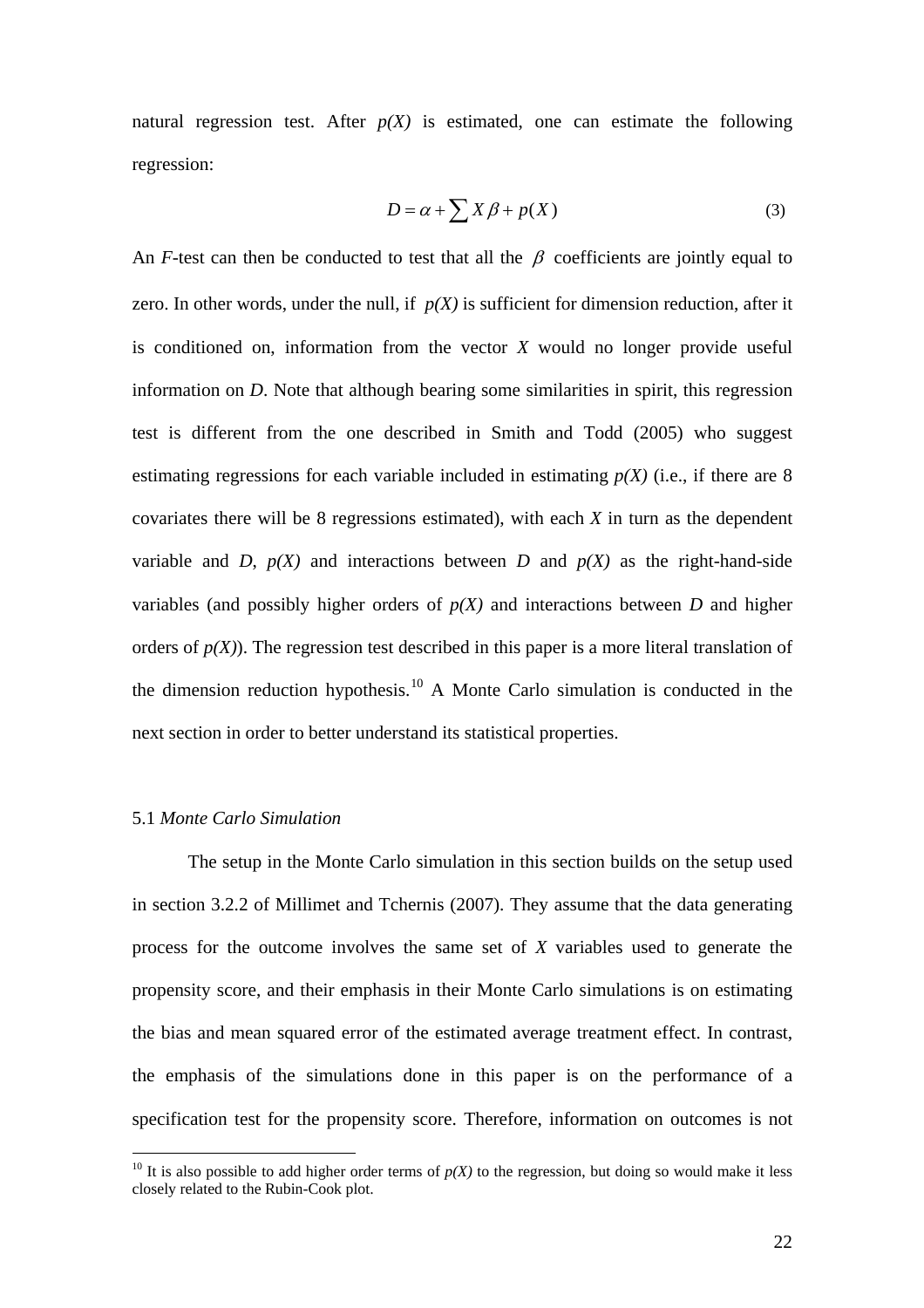required and not used in our simulations. The focus is solely on how often the regression test is able to correctly identify the true specification of  $p(X)$  (size of the test) and how often it correctly rejects incorrect specifications of  $p(X)$  (power of the test).

Several different setups are considered in the simulations that differ in terms of the number of covariates (two or three) in the true propensity score and the functional form of the true propensity score (linear, quadratic, cubic, pairwise interactions). For each of the setups, we simulate 1000 data sets. Each data set contains four variables for each of the *n* observations ( $n = 1000$  or 20000): *D* and the covariates  $X_1, X_2$  and  $X_3$ . Following the data generating process in Millimet and Tchernis (2007), the three covariates are independently drawn from a U[0,1] distribution. To simulate treatment assignment, we first simulate the true propensity score  $P^*$  for each observation and draw a random number *u* from U[0,1] distribution. We then assign  $D = 0$  if  $P^* < u$  and  $D = 1$  otherwise. The propensity scores are simulated from two logit specifications, where:

$$
P = \frac{\exp(A)}{1 + \exp(A)}
$$

and *A* takes the following forms:  $11$ 

I. True specification of  $p(X)$  includes three variables ( $X_1, X_2$  and  $X_3$ )

(a) Linear:  $A = 0.33[(-3+6X_1)+(-3+6X_2)+(-3+6X_3)]$ 

(b) Quadratic:

$$
A = 0.33[ \{2.5 - [2.5(1 - 1.5X_1)]^2\} + \{2.5 - [2.5(1 - 1.5X_2)]^2\} + \{2.5 - [2.5(1 - 1.5X_3)]^2\} ]
$$

(c) Cubic:

 $\overline{a}$ 

<span id="page-22-0"></span><sup>&</sup>lt;sup>11</sup> Specifications I(a), I(b), II(a) and II(b) are exactly the same specifications used in Millimet and Tchernis (2007), who perform 1000 Monte Carlo simulations on simulated data sets with 1000 observations. See their Table 3, panels III, IV, VII and VIII, and their Table 4, panels III and IV.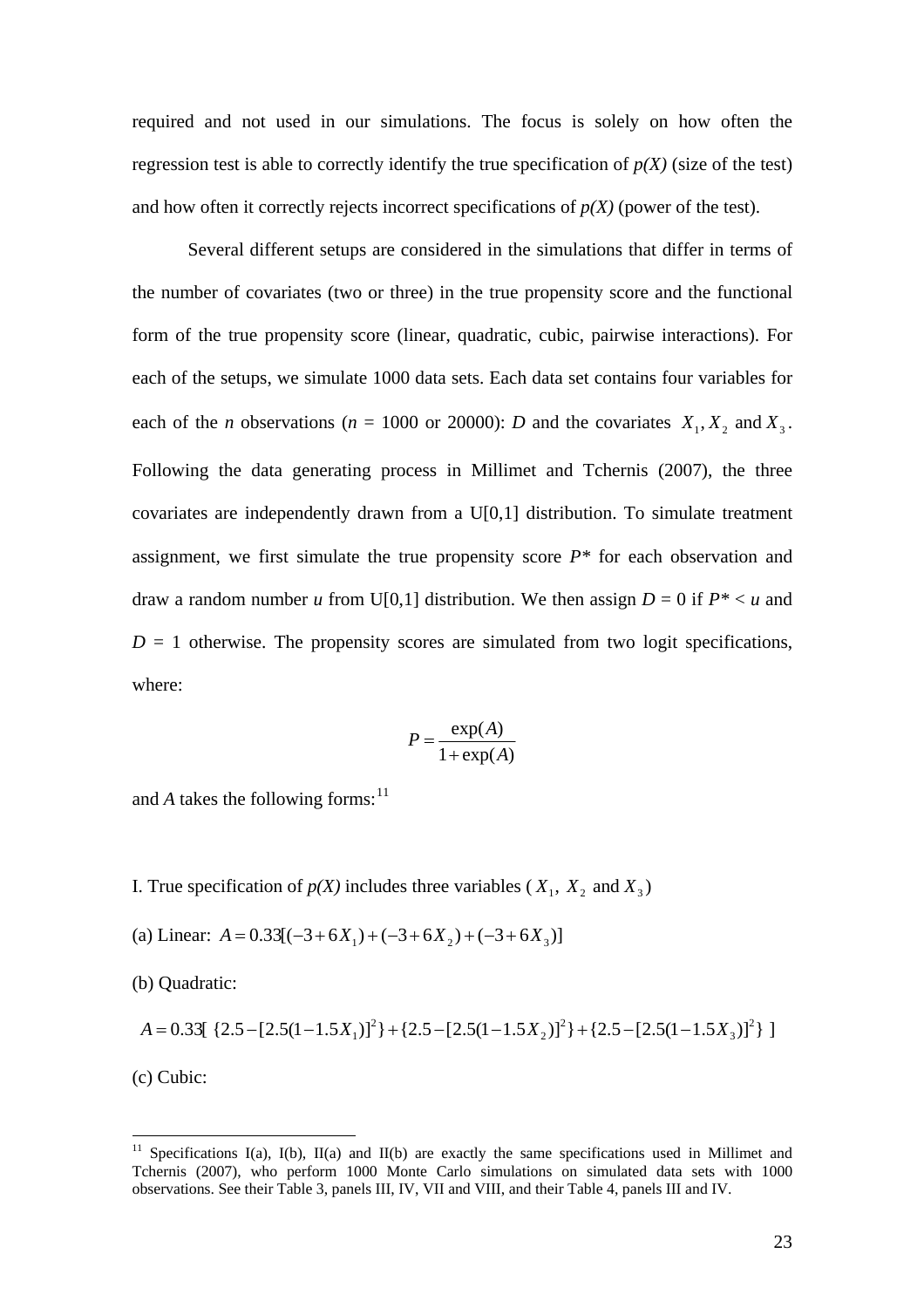$$
A = 0.33[ \{10 - [2.5(1 - 1.5X_1)]^3\} + \{10 - [2.5(1 - 1.5X_2)]^3\} + \{10 - [2.5(1 - 1.5X_3)]^3\} ]
$$

(d) Linear and Pairwise interactions:

$$
A = 0.33[(-3+6X_1) + (-3+6X_2) + (-3+6X_3)] + 8X_1X_2 + 8X_1X_3 + 8X_2X_3
$$

- II. True specification of  $p(X)$  includes two variables ( $X_1$  and  $X_2$ )
- (a) Linear:  $A = 0.33[(-3+6X_1)+(-3+6X_2)]$
- (b) Quadratic:
- $A = 0.33[ \{2.5 [2.5(1 1.5X_1)]^2\} + \{2.5 [2.5(1 1.5X_2)]^2\} ]$
- (c) Cubic:
- $A = 0.33[ \{2.5 [2.5(1 1.5X_1)]^3\} + [2.5 [2.5(1 1.5X_2)]^3 \} ]$
- (d) Linear and Pairwise interactions:
- $A = 0.33[(-3+6X_1)+(-3+6X_2)]+8X_1X_2$

Based on the above parameters, the treatment-control group ratios in each simulated data set is approximately between 10-90 and 20-80.

 Under the true logit specifications I(a) to I(d), the true propensity score model includes the variables  $X_1, X_2$  and  $X_3$  in various alternative specifications. In the simulations, the propensity score is estimated using a logit model with 6 different specifications involving the variables  $X_1$ ,  $X_2$  and  $X_3$ . These 6 specifications constitute a researcher's *guess* as to what the true functional form of  $p(X)$  might be. Specification 1 adds linear terms for  $X_1$ ,  $X_2$  and  $X_3$  (first-order linear approximation). Specification 2 adds quadratic terms for each *X* to specification 1. Specification 3 adds interaction terms between each of the *X*s to specification 1. Specification 4 adds both quadratic terms for each *X* and interaction terms between each of the *X*s to specification 1 (second-order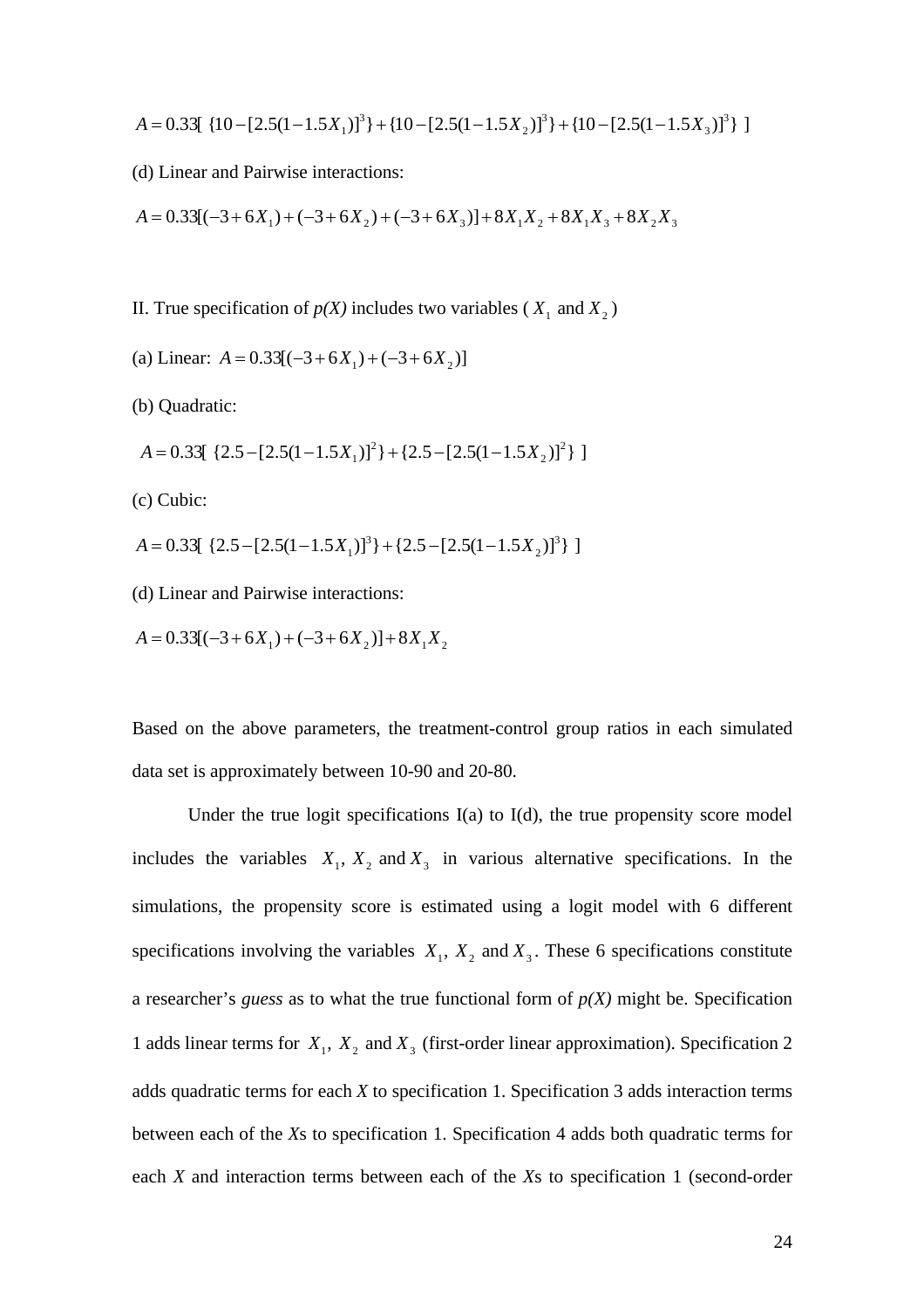linear approximation). Specification 5 adds interactions between first and second order terms to specification 4. Specification 6 adds cubic terms for each *X* to specification 5 (third-order linear approximation). When the true propensity score is linear, specification 1 is the correct model. When the true propensity score has linear terms and quadratic terms, specification 2 is the correct model. When the true propensity score has linear terms and pairwise interaction terms but no higher order terms, specification 3 is the correct model. For the case when the true propensity score has linear terms and cubic terms, none of the 6 specifications is the correct model. This particular setup sheds light on the scenario where the researcher correctly guesses the set of variables to include in the propensity score  $(X_1, X_2, X_3)$  but might not correctly guess their functional form.

In the estimated models where a relevant regressor is excluded (to determine properties of the test when a relevant variable is incorrectly excluded in the estimated propensity score model), all terms involving  $X_3$  are excluded in specifications 1 to 6.

The true logit specifications  $II(a)$  to  $II(d)$  are similar to specifications  $I(a)$  to  $I(d)$ except that  $X_3$  is excluded from the true propensity score model. The purpose of specifications  $II(a)$  to  $II(d)$  is to determine what happens when an additional variable is incorrectly included in the estimated propensity score model.

#### 5.2 *Monte Carlo Simulation Results*

The results of the Monte Carlo simulations are given in Tables 1 to 4. Tables 1 and 2 are based on  $n = 1000$  and 1000 replications (as in Millimet and Tchernis 2007) while Tables 3 and 4 are based on  $n = 20000$  and 1000 replications. The latter is an attempt to obtain some large sample properties of the regression test.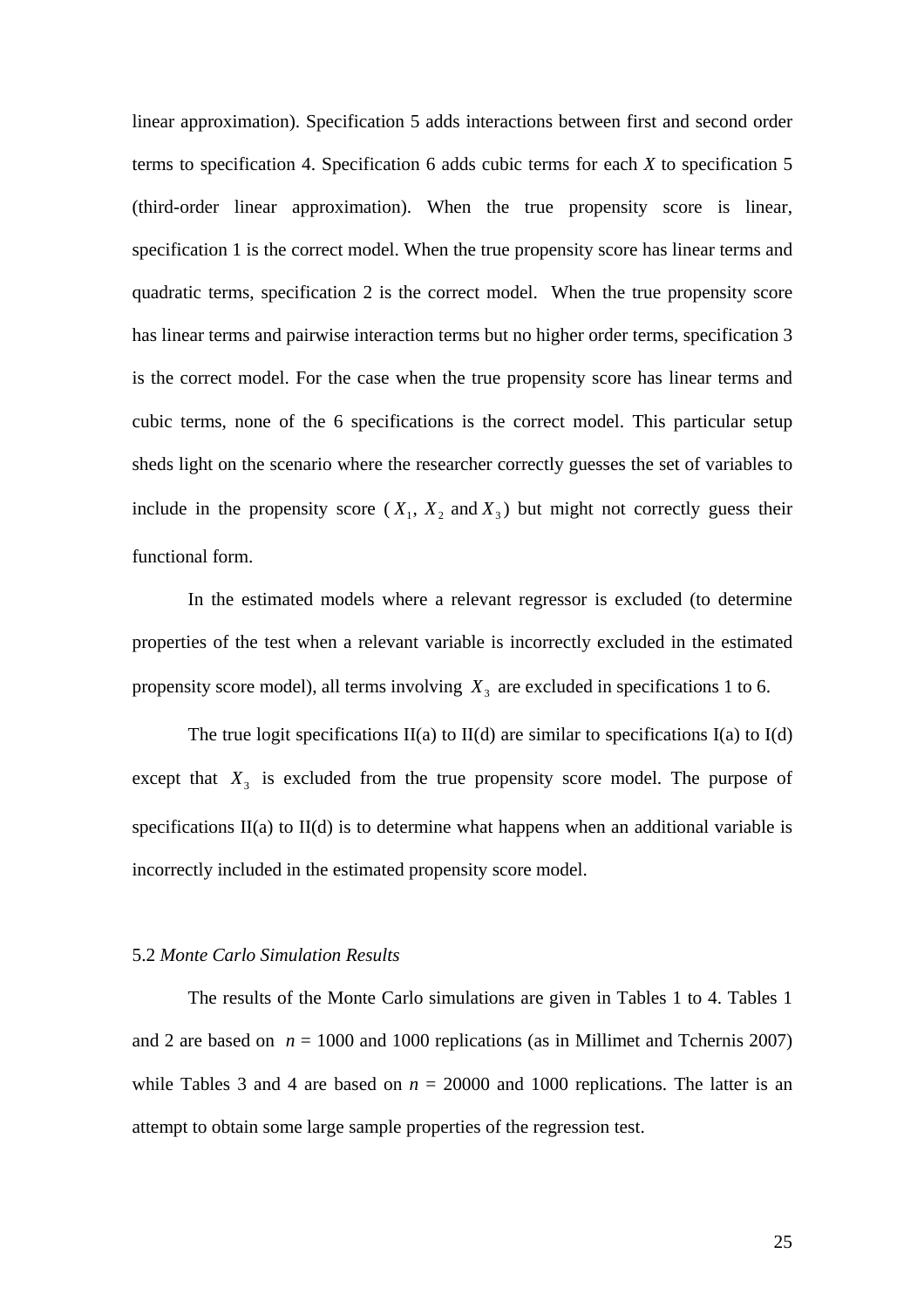In the top panel of Table 1, based on  $n = 1000$ , results are shown for the case when both the true model and the estimated model include the variables  $X_1$ ,  $X_2$  and  $X_3$ . Four alternative specifications (a) to (d) for the true model are given in the first four rows, while 6 alternative specifications for the estimated model are given in columns 1 to 6. Shaded cells denote an exact match between the true model and the estimated model. Based on this small sample, it does not appear that the regression test has much power to detect misspecification. A possible exception is when the true model is I(d). It is clear, however, that in general the test does not distinguish between the correct specification and over-specification.

In the bottom panel of Table 1, based on *n* = 1000, results are shown for the case when the true model includes the variables  $X_1$ ,  $X_2$  and  $X_3$  but the estimated model only includes the variables  $X_1$  and  $X_2$ . In other words, this is the case of having an omitted variable. The regression test in this case has some power to detect misspecification if the researcher guesses that the true model is linear (specification 1) when it is not, and when the researcher guesses that the true model is linear with pairwise interaction terms (specification 3) when it is not. However, it does not appear that the test has much power to detect that the estimated *p(X)* is misspecified in the other scenarios considered. In other words, the regression test does not appear to be powerful when it comes to detecting omitted variables in small samples.

In Table 2, again based on  $n = 1000$ , results are shown for the case when the true model includes only the variables  $X_1$  and  $X_2$  but the estimated model includes the variables  $X_1$ ,  $X_2$  and  $X_3$ . With p-values of the *F*-test > 0.10 in almost all simulations, the regression test appears to have little power to detect misspecification when we include an irrelevant variable in estimating *p(X)*.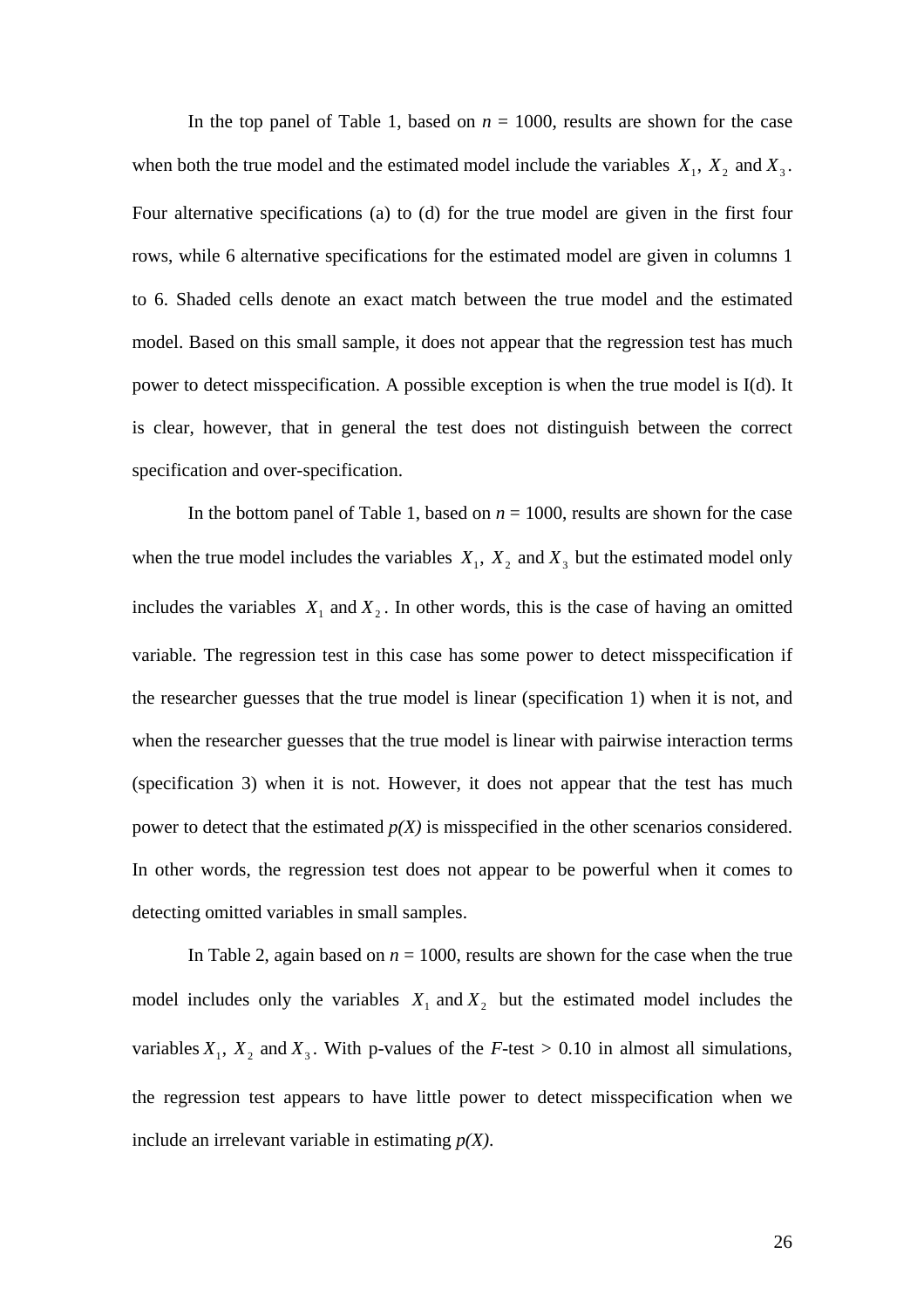We now turn to a similar set of simulations based on  $n = 20000$  instead of  $n =$ 1000. In the top panel of Table 3, based on  $n = 20000$ , the results for this larger sample are more pronounced and suggest that the test is more powerful in larger samples for detecting misspecification. In the bottom panel of Table 3, the companion results (based on  $n = 20000$ ) to the bottom panel of Table 1 (based on  $n = 1000$ ) are shown, suggesting that the test appears to have more power in detecting a misspecification of  $p(X)$  due to an omitted variable in larger samples. Finally, in Table 4 which is again based on  $n =$ 20000, relative to the test based on  $n = 1000$  in Table 2, the larger sample increases the power of the test to detect misspecification in two scenarios (when the true model is II(d) and when the researcher estimates specification 1 or 2). In general, however, the regression test still does not do a very good job of detecting the fact that an irrelevant variable has been included.

Summarising the results of the Monte Carlo study in Tables 1 to 4:

- *When the correct set of Xs are chosen to estimate p(X), the regression test has some power to identify under-specification but cannot distinguish between the correct specification and over-specification.*
- *When we exclude a relevant X variable in estimating p(X), except for the case when the true p(X) model is linear, the regression test has some power to detect that the estimated p(X) is misspecified.*
- When we include an irrelevant  $X$  variable in estimating  $p(X)$ , the test has little *power to detect misspecification.*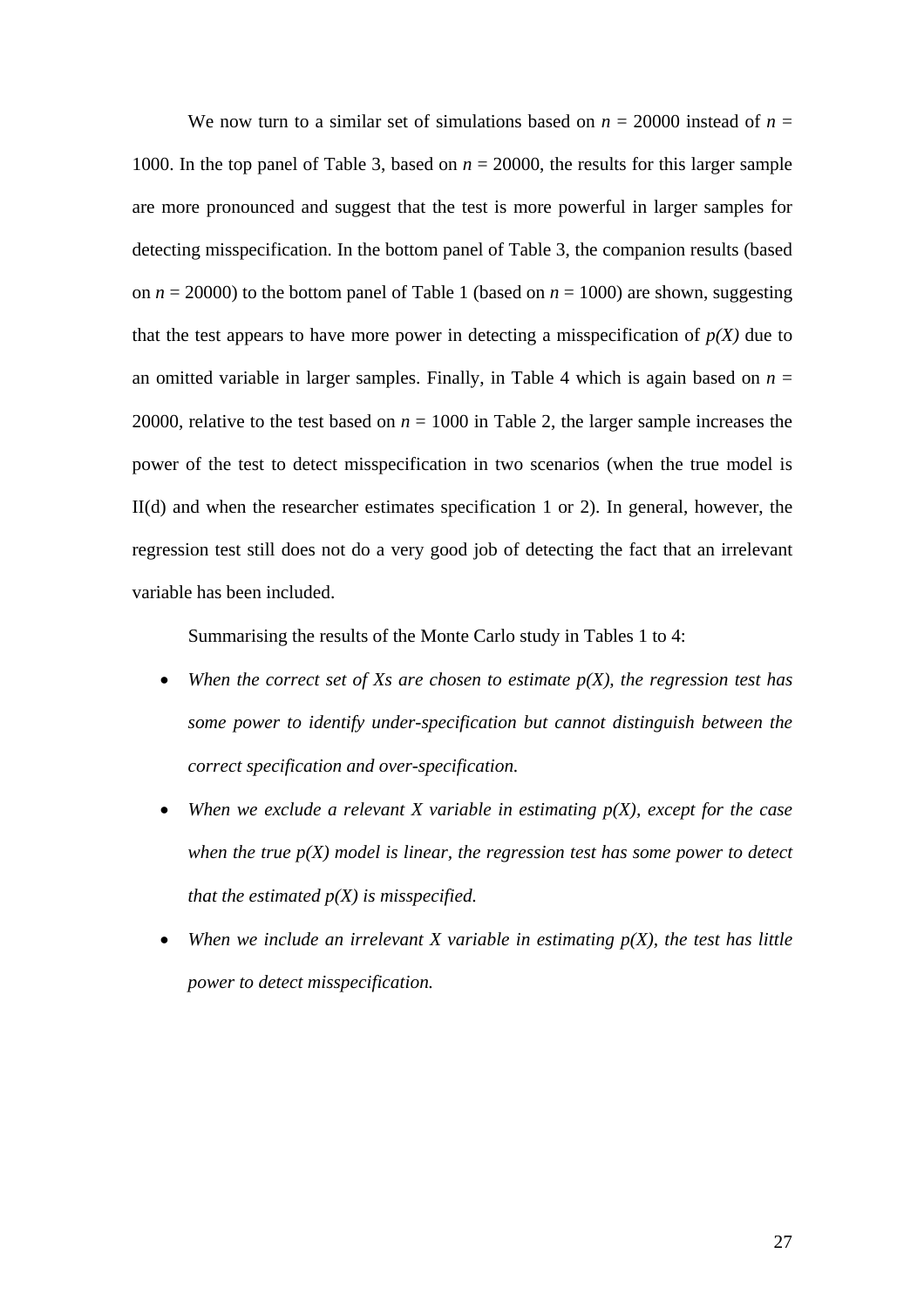|                                                     | Specification of estimated $p(X)$ |       |         |         |         |       |  |
|-----------------------------------------------------|-----------------------------------|-------|---------|---------|---------|-------|--|
|                                                     |                                   | 2     | 3       | 4       | 5       | 6     |  |
| Include correctly x1, x2 and x3 in estimated $p(X)$ |                                   |       |         |         |         |       |  |
| Linear true $p(X)$                                  | $0\%$                             | $0\%$ | $0.1\%$ | 0%      | $0\%$   | $0\%$ |  |
| Quadratic true $p(X)$                               | 0%                                | $0\%$ | 6.4%    | $0\%$   | $0\%$   | $0\%$ |  |
| Cubic true $p(X)$                                   | $0\%$                             | $0\%$ | 0%      | $0\%$   | $0\%$   | 0.4%  |  |
| True $p(X)$ includes pairwise interaction terms but | 27.3%                             | 15.0% | $0\%$   | 0%      | $0\%$   | $0\%$ |  |
| no higher order terms                               |                                   |       |         |         |         |       |  |
| Exclude incorrectly x3 in estimated $p(X)$          |                                   |       |         |         |         |       |  |
| Linear true $p(X)$                                  | 0.5%                              | 0.1%  | 0.6%    | $0.5\%$ | $0.2\%$ | 0.1%  |  |
| Quadratic true $p(X)$                               | 58.9%                             | $0\%$ | 100%    | 0%      | $0\%$   | $0\%$ |  |
| Cubic true $p(X)$                                   | 69.4%                             | $0\%$ | 100%    | $0\%$   | $0\%$   | $0\%$ |  |
| True $p(X)$ includes pairwise interaction terms but | $0.1\%$                           | $0\%$ | 5.5%    | $0.6\%$ | $0\%$   | $0\%$ |  |
| no higher order terms                               |                                   |       |         |         |         |       |  |

Table 1: True specification of  $p(X)$  includes 3 variables  $X_1, X_2$  and  $X_3$  ( $n = 1000, 1000$ replications)

Table 2: True specification of  $p(X)$  includes 2 variables  $X_1$  and  $X_2$  ( $n = 1000$ , 1000 replications)

|                                                                              | Specification of estimated $p(X)$ |       |       |       |       |       |  |
|------------------------------------------------------------------------------|-----------------------------------|-------|-------|-------|-------|-------|--|
|                                                                              |                                   |       |       |       |       |       |  |
| Include incorrectly irrelevant variable x3 in<br>estimated $p(X)$            |                                   |       |       |       |       |       |  |
| Linear true $p(X)$                                                           | $0\%$                             | 0%    | $0\%$ | $0\%$ | 0%    | $0\%$ |  |
| Quadratic true $p(X)$                                                        | 0%                                | 0%    | $0\%$ | $0\%$ | $0\%$ | 0%    |  |
| Cubic true $p(X)$                                                            | $0\%$                             | 0%    | $0\%$ | $0\%$ | 0%    | $0\%$ |  |
| True $p(X)$ includes pairwise interaction terms but<br>no higher order terms | $0.2\%$                           | $0\%$ | $0\%$ | $0\%$ | $0\%$ | 0%    |  |

# Table 3: True specification of  $p(X)$  includes 3 variables  $X_1, X_2$  and  $X_3$  ( $n = 20000, 1000$ replications)

|                                                     | Specification of estimated $p(X)$ |       |       |       |         |       |  |
|-----------------------------------------------------|-----------------------------------|-------|-------|-------|---------|-------|--|
|                                                     |                                   | 2     | 3     | 4     | 5       | 6     |  |
| Include correctly x1, x2 and x3 in estimated $p(X)$ |                                   |       |       |       |         |       |  |
| Linear true $p(X)$                                  | $0\%$                             | $0\%$ | $0\%$ | $0\%$ | $0\%$   | $0\%$ |  |
| Quadratic true $p(X)$                               | 21.9%                             | $0\%$ | 100%  | $0\%$ | $0\%$   | $0\%$ |  |
| Cubic true $p(X)$                                   | 73.4%                             | $0\%$ | 100%  | $0\%$ | 0%      | $0\%$ |  |
| True $p(X)$ includes pairwise interaction terms but | 100%                              | 100\% | $0\%$ | $0\%$ | $0\%$   | $0\%$ |  |
| no higher order terms                               |                                   |       |       |       |         |       |  |
| Exclude incorrectly $x3$ in estimated $p(X)$        |                                   |       |       |       |         |       |  |
| Linear true $p(X)$                                  | 18.9%                             | 2.3%  | 8.2%  | $0\%$ | $0.1\%$ | $0\%$ |  |
| Quadratic true $p(X)$                               | 100\%                             | 7.2%  | 100%  | 92.5% | 67.6%   | $0\%$ |  |
| Cubic true $p(X)$                                   | 100\%                             | 100\% | 100%  | 100\% | 100\%   | 100\% |  |
| True $p(X)$ includes pairwise interaction terms but | 19.7%                             | 99.9% | 100%  | 98.7% | 33.7%   | 25.4% |  |
| no higher order terms                               |                                   |       |       |       |         |       |  |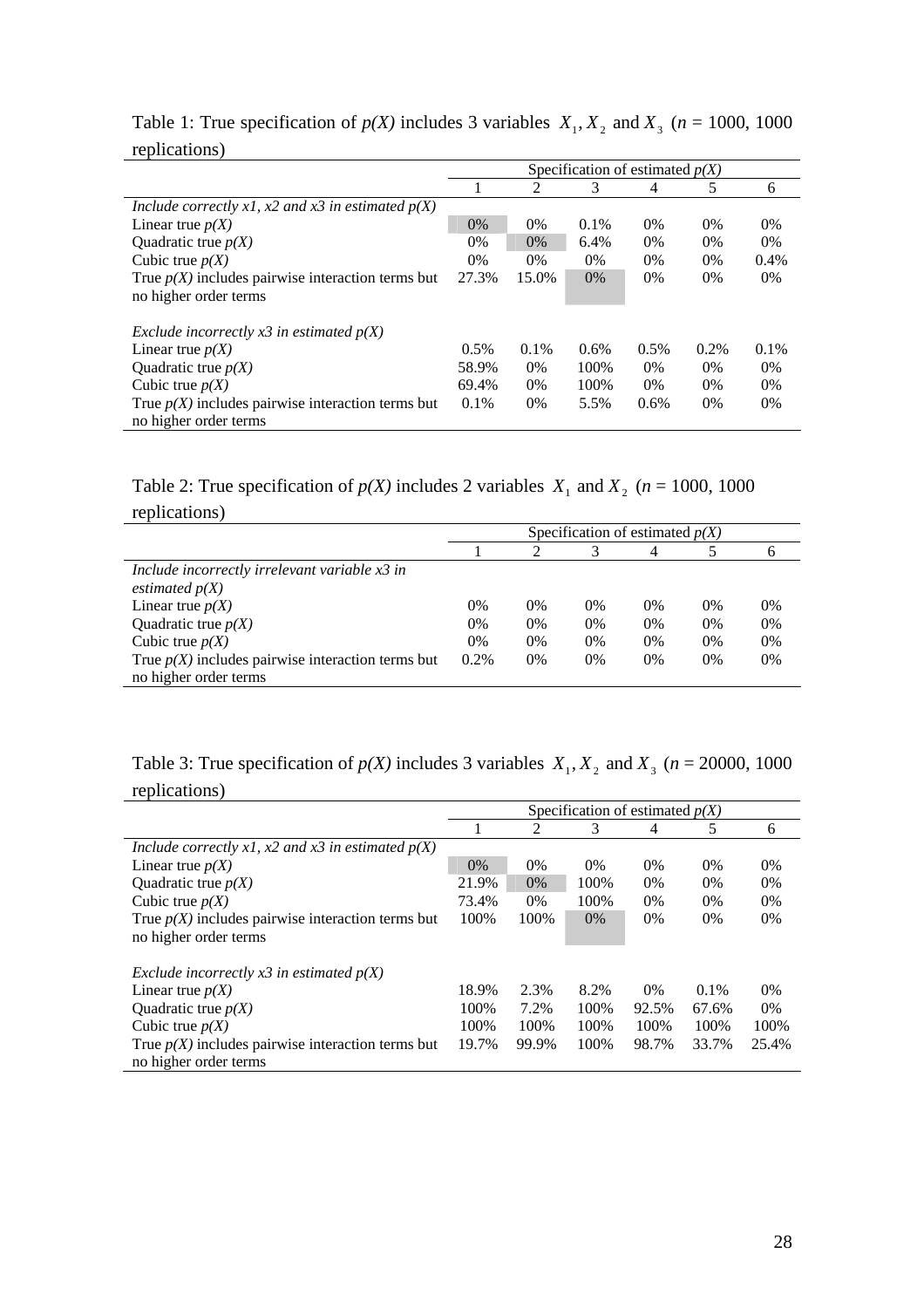|                                                     | Specification of estimated $p(X)$ |       |       |       |       |    |  |  |
|-----------------------------------------------------|-----------------------------------|-------|-------|-------|-------|----|--|--|
|                                                     |                                   |       |       | 4     |       |    |  |  |
| Include incorrectly irrelevant variable x3 in       |                                   |       |       |       |       |    |  |  |
| estimated $p(X)$                                    |                                   |       |       |       |       |    |  |  |
| Linear true $p(X)$                                  | 0%                                | $0\%$ | $0\%$ | $0\%$ | $0\%$ | 0% |  |  |
| Quadratic true $p(X)$                               | $0\%$                             | 0%    | 5.6%  | 0%    | $0\%$ | 0% |  |  |
| Cubic true $p(X)$                                   | $0\%$                             | $0\%$ | $0\%$ | 0%    | $0\%$ | 0% |  |  |
| True $p(X)$ includes pairwise interaction terms but | 100%                              | 100%  | 0.1%  | $0\%$ | $0\%$ | 0% |  |  |
| no higher order terms                               |                                   |       |       |       |       |    |  |  |

## Table 4: True specification of  $p(X)$  includes 2 variables  $X_1$  and  $X_2$  ( $n = 20000$ , 1000 replications)

Notes: Tables 1 to 4 are simulation results of *F*-tests conducted on equation (3) that all estimated coefficients for *X* are jointly zero after conditioning on  $p(X)$ . Figures reported in the tables are the percentage of times the p-value of the F-test is  $< 0.10$ . A high percentage of p-values  $< 0.10$  implies frequent rejection of the null hypothesis (i.e., estimated  $p(X)$  is insufficient for dimension reduction). A low percentage of p-values  $< 0.10$  implies non-rejection of the null hypothesis (i.e., estimated  $p(X)$  is sufficient for dimension reduction, information on  $X$  is not needed). Shaded areas depict the corresponding correct specification and give an indication of the size of this test. Non-shaded areas depict incorrect specifications and give an indication of the power of this test. The treatment-control ratio is between 10-90 and 20-80 in the simulations. All specifications satisfy the common support condition.

Specifications 1 to 6 increase in the degree of overfitting *p(X)*:

 $1 = 1$  in Millimet and Tchernis (2007). Linear model.

2 is not in Millimet and Tchernis (2007). Includes specification 1 and quadratic terms.

3 = 2 in Millimet and Tchernis (2007). Includes specification 1 and interaction terms.

4 = 3 in Millimet and Tchernis (2007). Includes specification 1 and quadratic terms and interaction terms.

 $5 = 4$  in Millimet and Tchernis (2007). Includes specification 4 and pairwise interactions between first and second order terms.

 $6 = 5$  in Millimet and Tchernis (2007). Includes specification 5 and cubic terms.

#### **6. Conclusion**

There is an unambiguous need for more options for assessing the specification of the propensity score, in particular if the propensity score is to be used for weighting. Rubin (2004) highlights the importance of distinguishing between regression model diagnostics like goodness-of-fit tests and tests for the design of observational studies. According to a recent survey by Caliendo and Kopeinig (2006), this is an area which the literature currently offers little guidance. The main contributions of this paper are that it proposes a new graphical approach for propensity score model diagnostics based on two-dimensional scatter plots which we term Rubin-Cook plots, and a closely related and more general regression test interpretation of it.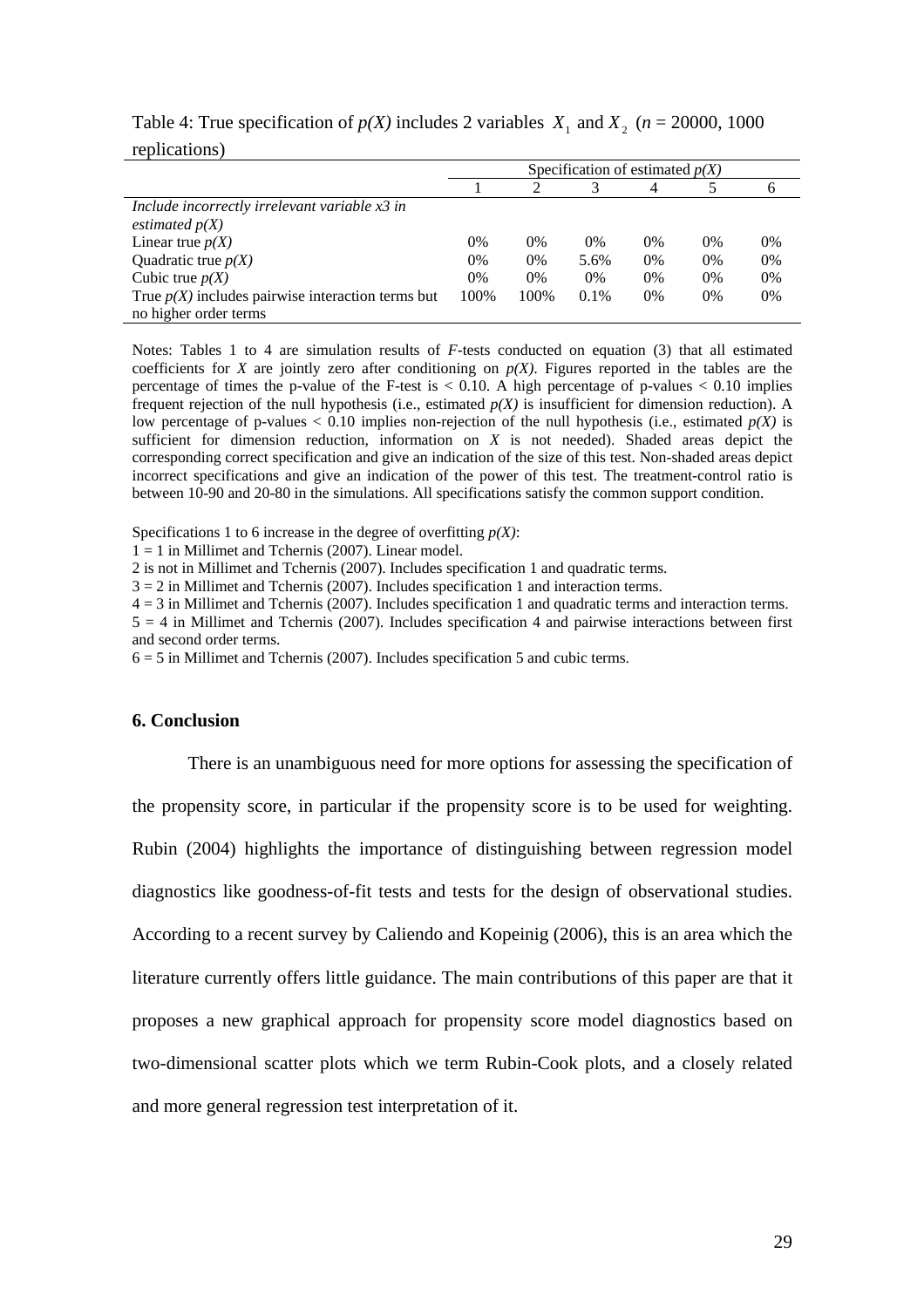The DW algorithm when used as a before-matching specification test relies on dividing the data into 'optimal' intervals of  $p(X)$  and are heavily dependent on how the interval is chosen. In contrast, the flexibility the researcher has in being able to choose meaningful intervals of the propensity score is an advantage of the Rubin-Cook plot. Rubin-Cook plots can help the researcher visualize clearly where regions of thin and thick support for each continuous covariate are and make it easy to assess the quality of randomisation at each small moving window of  $p(X)$ . Although Rubin-Cook plots can be helpful for making assessments regarding whether the estimated propensity score is a useful balancing score and is precisely estimated, they are not complete tests as they do not allow checks on balance to be made for categorical covariates. In such instances, statistical tests like the chi-square test would still have to be relied on to check for balance in covariates conditional on the propensity score.<sup>[12](#page-29-0)</sup> Here, the problem of how best to condition on the propensity score (e.g., what interval widths to use) remains an open problem.[13](#page-29-1)

 For applied researchers, a possible simple to implement strategy involves routinely applying a more general regression based test that attempts to literally translate the dimension reduction hypothesis underlying Rubin-Cook plots, and using Rubin-Cook plots as a complementary diagnostic. Monte Carlo simulations suggest that the regression test has power to detect under-specification of the propensity score as well as misspecifications due to an omitted variable. The regression test, however, has little power to detect over-specification and the inclusion of irrelevant variables. As a companion diagnostic, Rubin-Cook plots can be used for verifying the results of the regression test for the continuous *X* variables.

 $\overline{a}$ 

<span id="page-29-0"></span><sup>&</sup>lt;sup>12</sup> In practice, the *t*-test is often used to test for group mean differences for categorical covariates (as in the DW algorithm) even though it is not specifically designed to do so.

<span id="page-29-1"></span> $^{13}$  See, for example, a related discussion in Dahiya and Gurland (1973).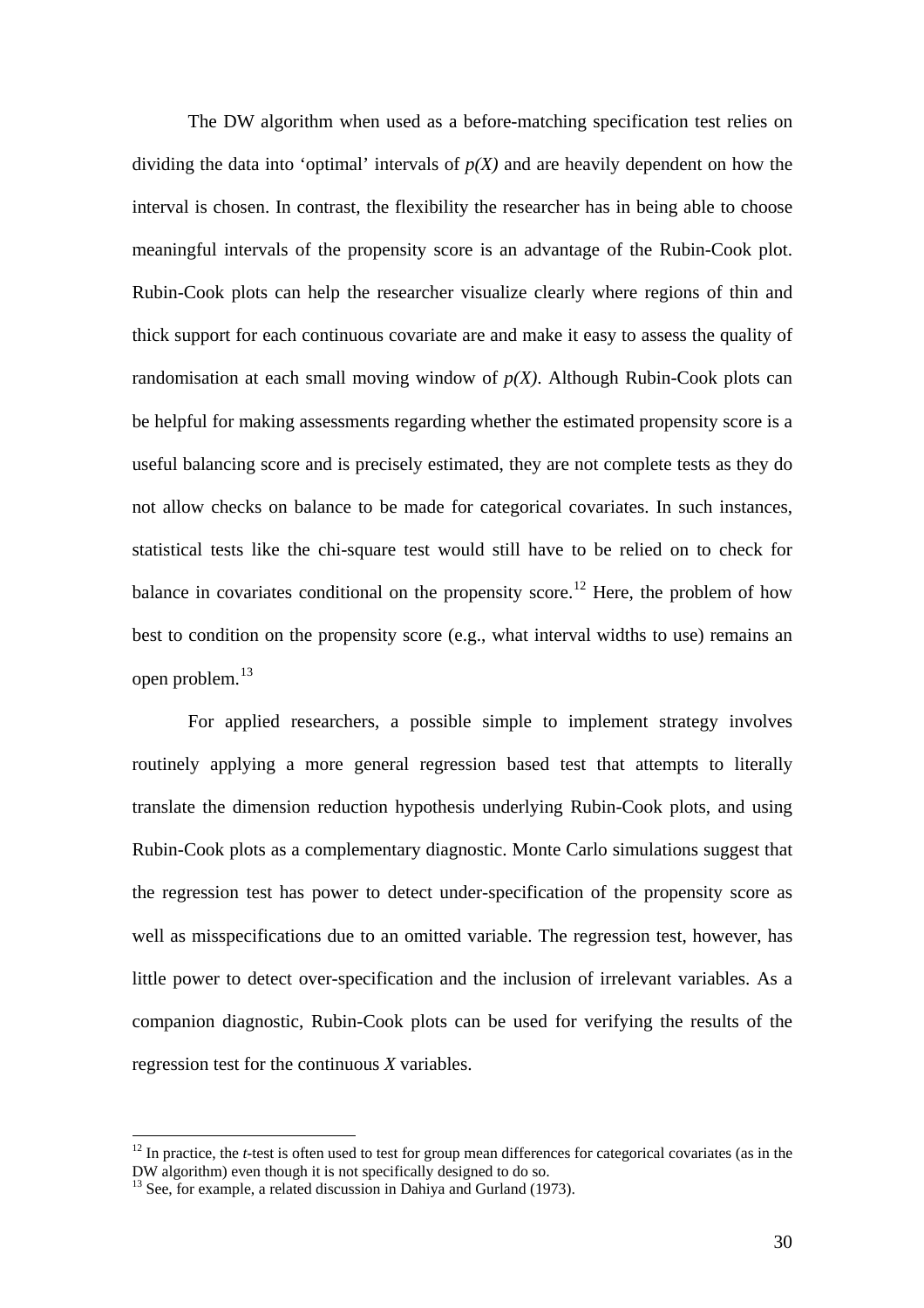Biases in the estimation of average treatment effects using propensity score methods could arise from several avenues. They could arise, for example, from a poor specification of the propensity score, not fulfilling the conditional independence assumption, little overlap in the common support region, imbalance in covariates, or the use of an inappropriate matching algorithm. The emphasis in this paper has been on finding a diagnostic for identifying the true specification of the propensity score, the first stage in the propensity score method. So far, no discussion of the effect of bias in outcomes has been made. A useful set of complementary findings to the simulation results in this paper is provided by Millimet and Tchernis (2007) who focus on how misspecification in the propensity score model can bias estimated average treatment effects. They find little penalty in terms of bias to estimated average treatment effects to over-specification of the propensity score and the inclusion of irrelevant variables in the propensity score model. However, they do not discuss how in practice one decides if a chosen model specification is under-specified or over-specified.

When the insights from this paper are combined with the results from Millimet and Tchernis (2007), a natural implication for applied researchers arises.<sup>[1](#page-30-0)4</sup> In order to determine if the estimated propensity score model is under-specified or excludes relevant variables, the regression test described in this paper can first be conducted. After fitting a model (that might include higher order terms and/or interactions) that passes this regression test, Rubin-Cook plots can be used (for continuous *X* variables) as a complementary diagnostic to further assess relative symbol density at small rectangular windows of the propensity score and verify the results of the regression test.

 $\overline{a}$ 

<span id="page-30-0"></span> $14$  Recall that the setup of the Monte Carlo simulations and data generating processes in this paper build on the setup used in Millimet and Tchernis (2007). Their results on bias (which assume that the same set of *X* variables are related to both the probability of treatment and the outcome) can therefore be viewed as results that could have been performed by this author and included in this paper in order to derive implications regarding bias for estimated average treatment effects. While it would be interesting to determine if the same implication arises in scenarios where there are separate sets of variables that are related to the probability of treatment and the outcome (e.g., Brookhart et al. 2006), such work is beyond the scope of the current paper.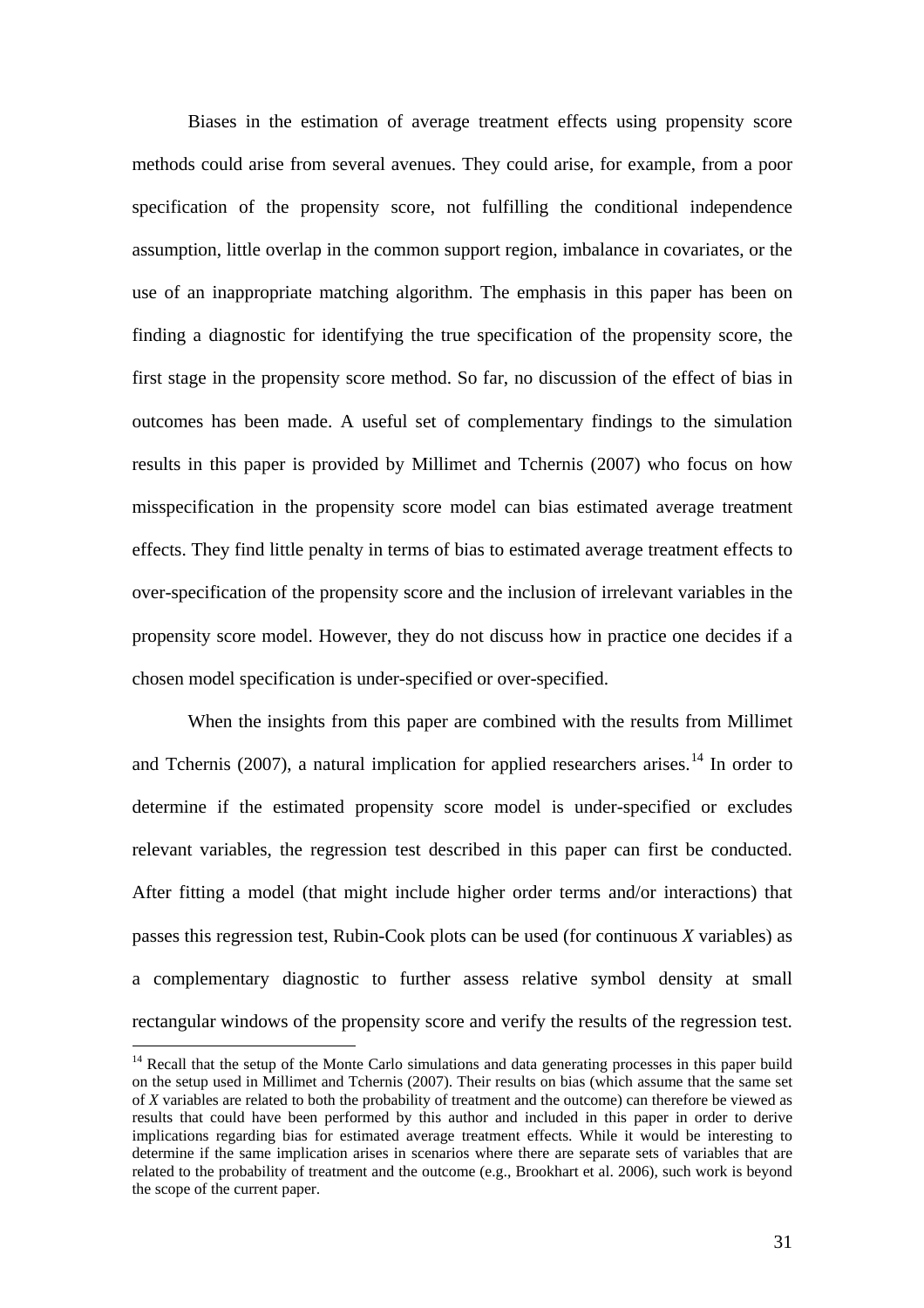Once both these tests are passed, suggesting that the propensity score model is not under-specified, the estimated propensity score can be used as an input for estimating average treatment effects. The results from Millimet and Tchernis (2007) then can be used to argue that even if the researcher guessed incorrectly and over-specified the propensity score model or included irrelevant variables in the propensity score model (both which the regression test has low power to detect), there should be little penalty in terms of bias in estimates of the average treatment effects. This strategy of erring on the side of over-specification also finds support in Rubin and Thomas (1996) who argue that a variable should only be excluded from analysis if there is consensus that the variable is either unrelated to the outcome or not a proper covariate. If there are doubts about these two points, they explicitly advise to include the relevant variables in the propensity score estimation.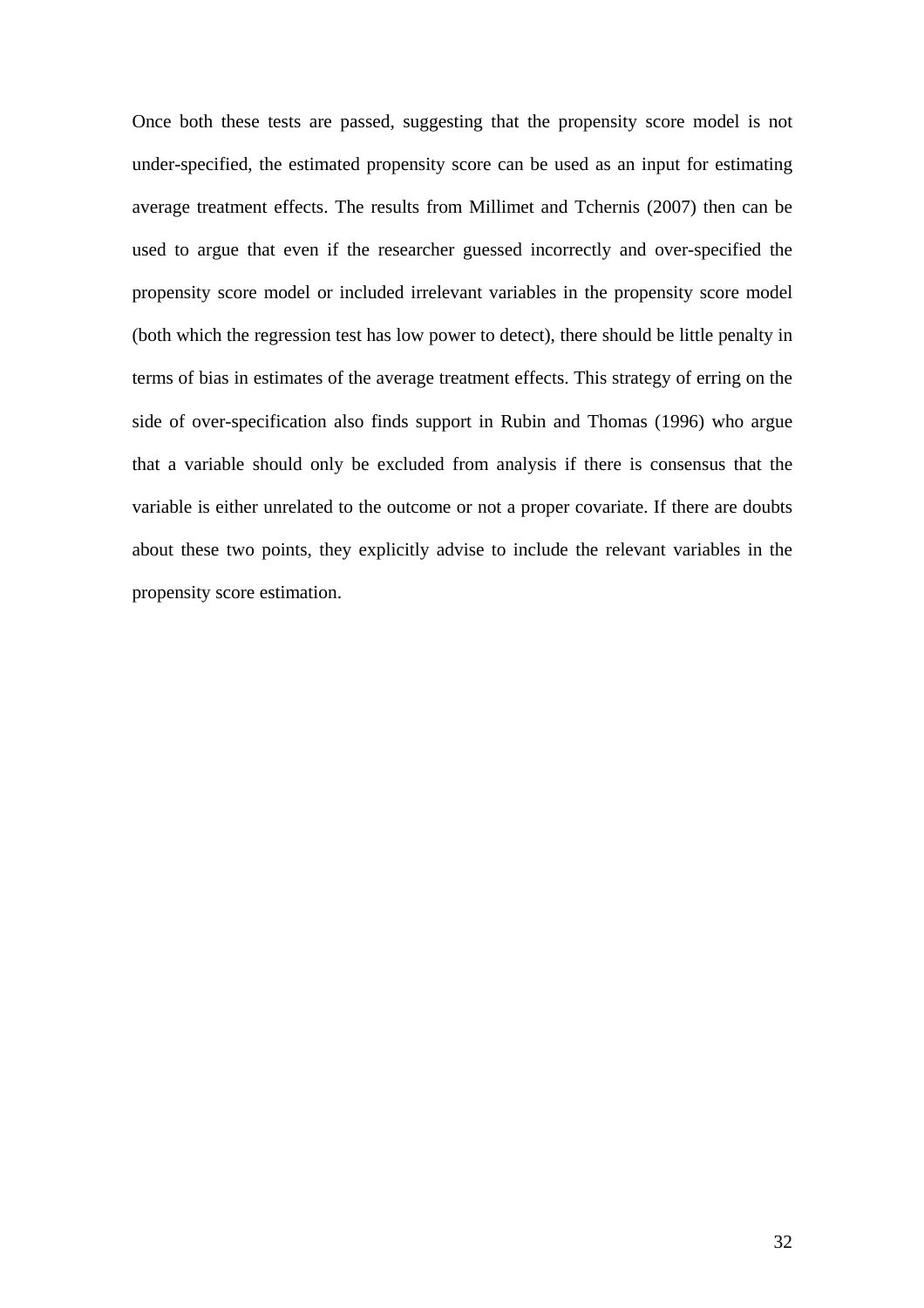## **References**

Augurzky, B. and J. Kluve. (2007). "Assessing the Performance of Matching Algorithms when Selection into Treatment is Strong." Forthcoming in the *Journal of Applied Econometrics*.

Brookhart, M. S. Schneeweiss, K. Rothman, R. Glynn, J. Avorn and T. Stürmer. (2006). "Variable Selection for Propensity Score Models," *American Journal Of Epidemiology*, 163, pp. 1149-1156.

Caliendo, M. and S. Kopeinig. 2006. "Some Practical Guidance for the Implementation of Propensity Score Matching." Forthcoming, *Journal of Economic Surveys*.

Cook, D. (1994). "On the Interpretation of Regression Plots." *Journal of the American Statistical Association*, 89, pp. 177-189.

Cook, D. (1996). "Graphics for Regression with a Binary Response." *Journal of the American Statistical Association*, 91, pp. 983-992.

Cook, D. (1998). *Graphical Regression*. New York: Wiley.

Cook, D. and H. Lee. (1996). "Dimension Reduction in Binary Response Regression." *Journal of the American Statistical Association*, 94, pp. 1187-1200.

Cook, D. and S. Weisburg. (1999). *Applied Regression Including Computing and Graphics.* New York: Wiley.

Dahiya, R. and J. Gurland. (1973). "How Many Classes in the Pearson Chi-Square Test?" *Journal of the American Statistical Association*, 68, pp. 707-712.

Dawid, A. (1979). "Conditional Independence in Statistical Theory." *Journal of the Royal Statistical Society*, Series B, 41, pp. 1-15 (with discussion).

Dehejia, R. and S. Wahba. (1999). "Causal Effects in Nonexperimental Studies: Reevaluating the Evaluation of Training Programs." *Journal of the American Statistical Association*, 94, pp. 1053-1062.

Dehejia, R. and S. Wahba. (2002). "Propensity Score Matching Methods for Nonexperimental Causal Studies." *Review of Economics and Statistics*, 84(1), 151-161.

Frölich, M. (2004). "Finite-Sample Properties of Propensity-Score Matching and Weighting Estimators." *Review of Economics and Statistics*, 86, pp. 77-90.

Gu, X. and P. Rosenbaum. (1993). "Comparison of Multivariate Matching Methods: Structures, Distances, and Algorithms." *Journal of Computational and Graphical Statistics*, 2, pp. 405-420.

Hirano, K., G. Imbens, and G. Ridder. (2003). "Efficient Estimation of Average Treatment Effects using the Estimated Propensity Score." *Econometrica*, 71, pp. 1161- 1189.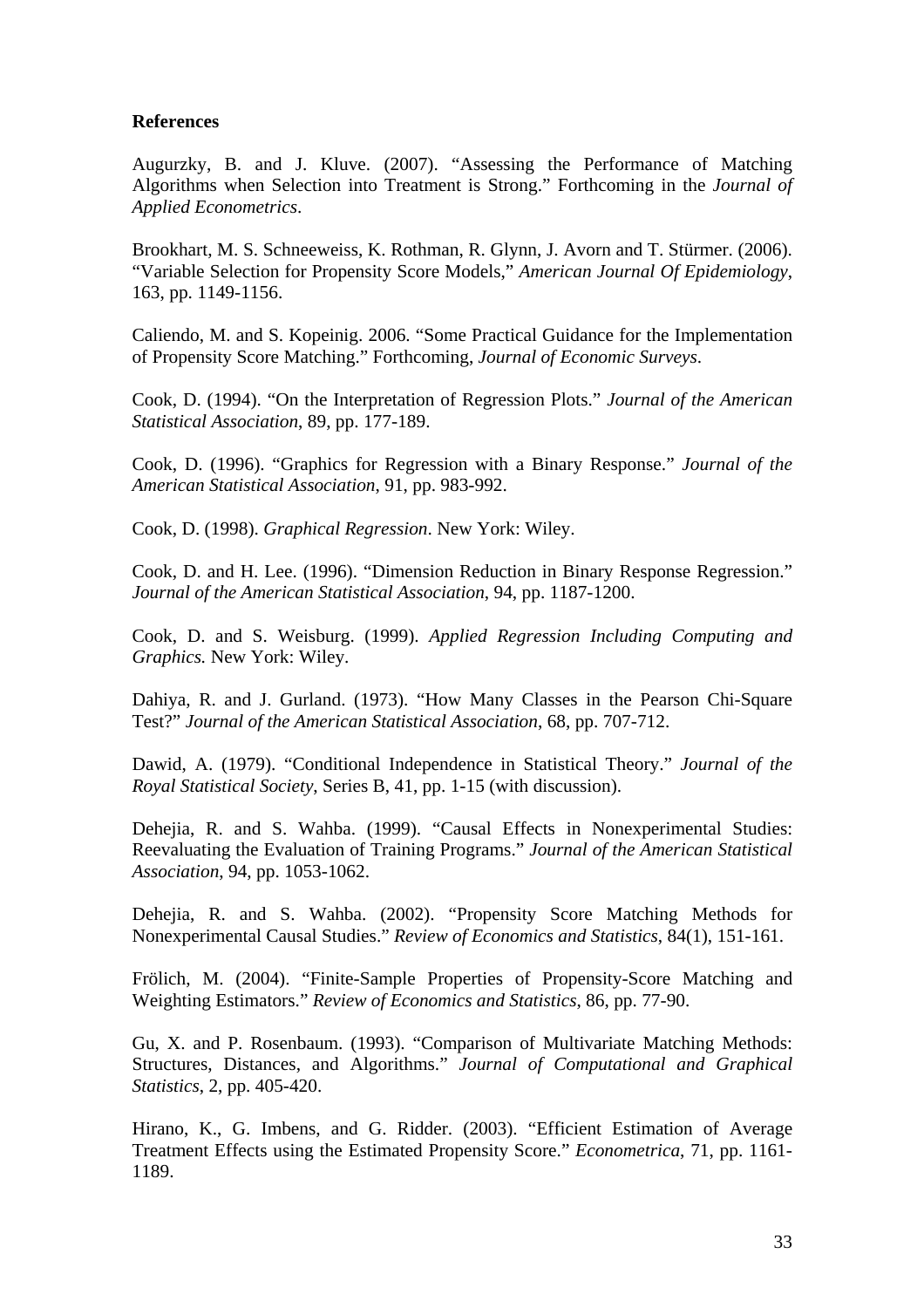Landwehr, J., D. Pregibon, and A. Shoemaker. (1984). "Graphical Methods for Assessing Logistic Regression Models." *Journal of the American Statistical Association*, 79, pp. 61-71.

Landwehr, J., D. Pregibon, and A. Shoemaker. (1984a). "Rejoinder." *Journal of the American Statistical Association*, 79, pp. 81-83.

Lee, W. (2006). "Propensity Score Matching and Variations on the Balancing Test." Manuscript. (Available at <http://ssrn.com/abstract=936782>).

Li, K.C. (1991). "Sliced Inverse Regression for Dimension Reduction (with discussion)." *Journal of the American Statistical Association*, 86, pp. 314-342.

Millimet, D. and R. Tchernis. (2007). "On the Specification of Propensity Scores: with Applications to the Analysis of Trade Policies." Manuscript. (Available at [http://faculty.smu.edu/millimet/pdf/mt.pdf\)](http://faculty.smu.edu/millimet/pdf/mt.pdf).

Rosenbaum, P. and D. Rubin. (1983). "The Central Role of the Propensity Score in Observational Studies for Causal Effects," *Biometrika*, 70, pp. 41-55.

Rosenbaum, P. and D. Rubin. (1984). "Reducing Bias in Observational Studies Using Subclassification on the Propensity Score," *Journal of the American Statistical Association*, 79, pp. 516-524.

Rubin, D. (1984). "Comment: Assessing the Fit of Logistic Regressions Using the Implied Discriminant Analysis." Comment on Landwehr, J., D. Pregibon, and A. Shoemaker (1984). *Journal of the American Statistical Association*, 79, pp. 79-80.

Rubin, D. (2004). "On Principles for Modeling Propensity Scores in Medical Research." *Pharmacoepidemiology and Drug Safety*, 13, pp. 855-857.

Rubin, D. and N. Thomas. (1992a). "Characterizing the Effect of Matching Using Linear Propensity Score Methods with Normal Distributions." *Biometrika*, 79, pp. 797- 809.

Rubin, D. and N. Thomas. (1992b). "Affinely Invariant Matching Methods with Ellipsoidal Distributions." *Annals of Statistics*, 20, pp. 1079-1093.

Rubin, D. and N. Thomas. (1996). "Matching Using Estimated Propensity Scores: Relating Theory to Practice." *Biometrics*, 52, pp. 249-264.

Shaikh, A., M. Simonsen, E. Vytlacil and N. Yildiz. (2006) "On the Identification of Misspecified Propensity Scores." Stanford University. Manuscript. (Available at [http://www.econ.au.dk/vip\\_htm/msimonsen/matching.pdf](http://www.econ.au.dk/vip_htm/msimonsen/matching.pdf))

Smith, J. and P. Todd. (2005). "Rejoinder." *Journal of Econometrics*, 125, pp. 365-375.

Zhao, Z. (2004). "Using Matching to Estimate Treatment Effects: Data Requirements, Matching Metrics, and Monte Carlo Evidence." *Review of Economics and Statistics*, 86, pp. 91-107.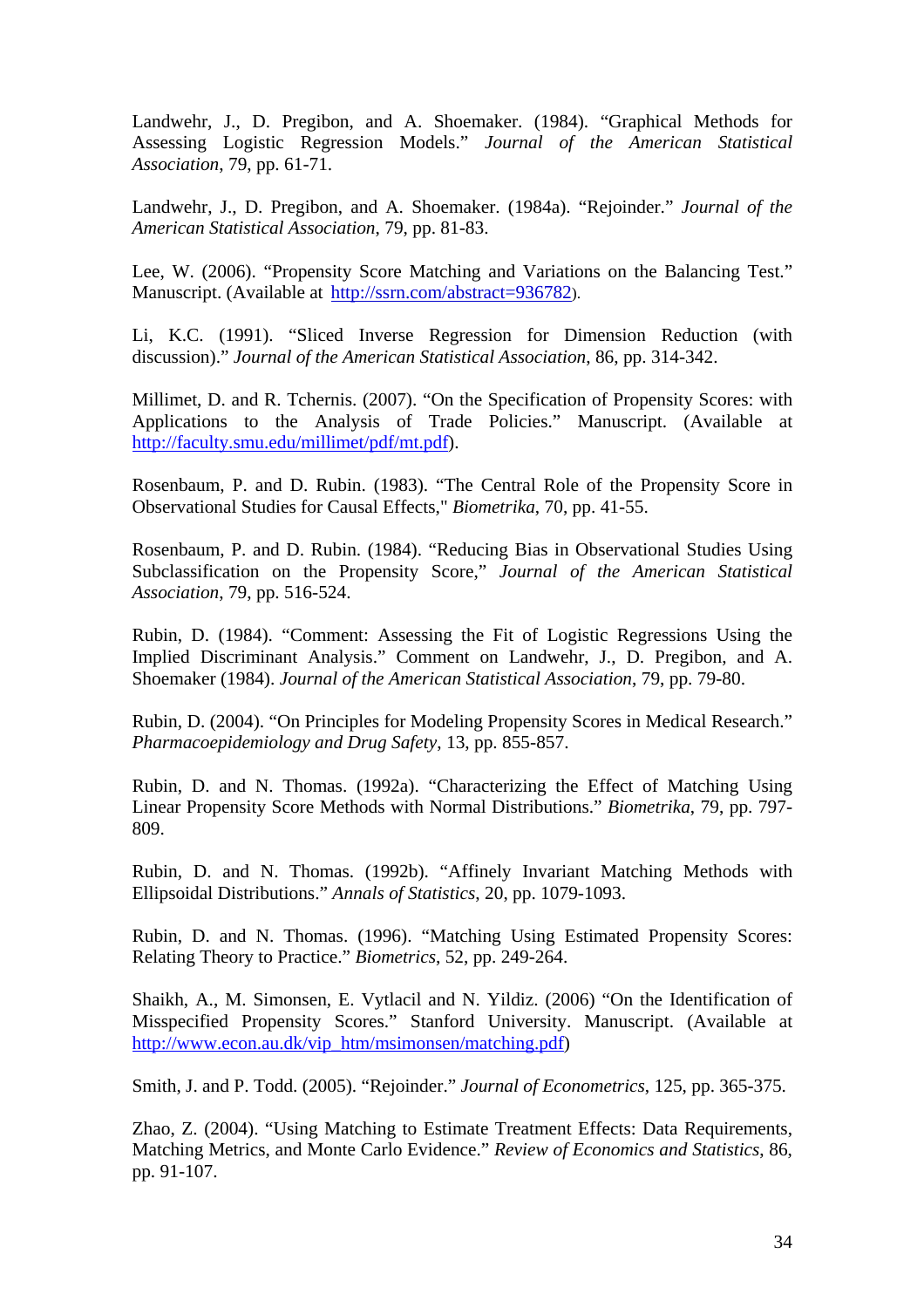#### **Appendix: Structural Dimension in Graphical Regression**

The minimal number *d* of sufficient predictors is called the *structural dimension* of the regression. A model where (2) holds for dimension *d* is referred to as having *d*D structure. If  $d < p$ , then a sufficient reduction in the regression is achieved which in turn leads to *sufficient summary plots* of *Y* versus *B*' *X* as graphical displays of all the necessary modelling information for the regression of *Y* on *X*. As discussed by Cook (1996) and Cook and Lee (1999), having binary response variables instead of continuous response variables cause no conceptual complications, but construction and interpretation of summary plots must recognize the nature of the response.

Suppose that *X* comprises of two variables. Dimension reduction to  $d = 1$  would mean reducing two covariates to the single linear combination  $B'X = b<sub>1</sub>'X$  without any evidence in the data that this reduction would result in loss of information on  $Y | X$ . An example of a 1D model is the single index model:

$$
Y = m(\alpha + B'X) + \varepsilon
$$
  
=  $m(\alpha + b_1'X) + \varepsilon$ 

where  $\varepsilon \perp X$  and *m* is a link function (e.g., the link function is the identity function in the case of multiple linear regression). Alternatively, a regression has 2D structure if two linear combinations  $B'X = (b_1'X, b_2'X)$  are needed to characterize the regression, so that *Y* is independent of *X* given  $b_1$  *X* and  $b_2$  *X*. An example of a 2D model is:

$$
Y = m(b_1 \, X, b_2 \, X) + \varepsilon
$$

where  $b_1$  and  $b_2$  are not collinear. More generally, in a  $dD$  model,  $B' X = (b_1' X, b_2' X, ..., b_d' X)$  and all the regression information is contained in the *d* linear combinations  $(b_1' X, b_2' X, ..., b_d' X)$ .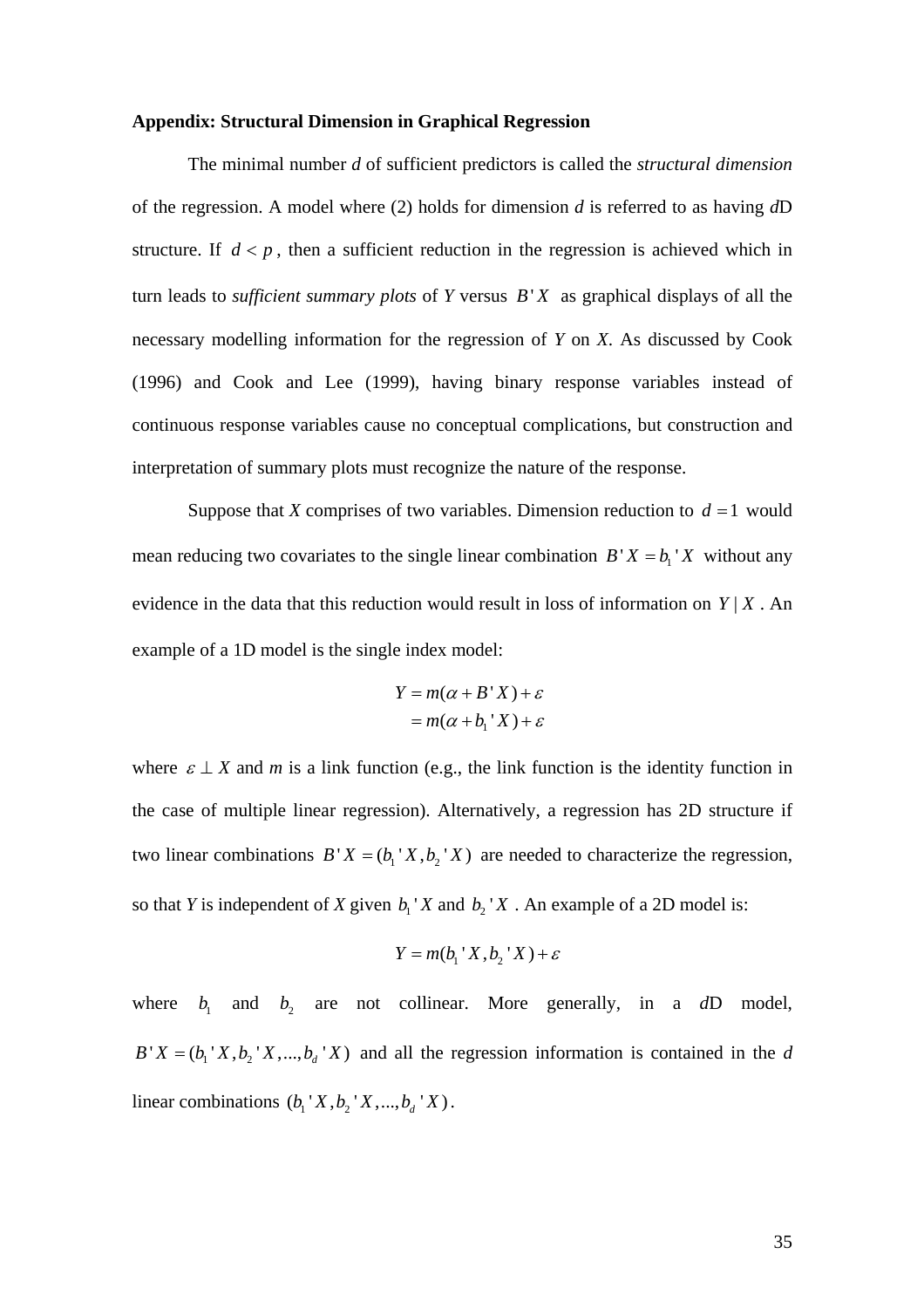Related to the idea that there exist many balancing scores for propensity score matching (and that controlling for any balancing score is sufficient for the theory of propensity score matching to be valid), sufficient predictors are not unique. If *B*' *X* is a vector of *d* sufficient predictors and *A* is any  $d \times d$  full rank matrix then  $AB'X$  is another set of sufficient predictors. In practice, however, this non-uniqueness of sufficient predictors is not an important issue in regression graphics as the distribution of  $Y \mid B \mid X$  and  $Y \mid AB \mid X$  contain the same statistical information so sufficient summary plots of *Y* versus  $B'X$  and *Y* versus  $AB'X$  would be identical.

An emphasis of the literature on regression graphics has been to find the *B* of lowest possible dimension *d* for which the representation in (2) holds and to use sufficient summary plots as a guide to formulate appropriate models for  $F(Y|X)$ .<sup>[15](#page-35-0)</sup> For example, if  $d = 2$  and  $B$  is known, then a three-dimensional plot of  $Y$  versus  $(b_1' X, b_2' X)$  can be used as a sufficient summary plot for the regression. In general, both *d* and *B* are usually unknown and need to be estimated. In general, if nonlinearities are present and not represented by the predictor variables, then the dimension of the regression cannot be 1D. Cook (1996) discusses in more detail in the context of a logistic model how a specially written *Xlisp-Stat* program *Arc* for regression graphics can be used to check the structural dimension of the regression and help assess candidate models.<sup>[16](#page-35-1)</sup> This graphical assessment involves rotating graphical displays based on lower dimensional projections of the data in *Arc* to get the "best" visual fits. See, for example, Figure 2 in Cook (1996) where it is illustrated how the goal of the visual fit is to stop rotation at a point where the relative intraslice density is constant in any slice parallel to the stationary vertical axis. The horizontal axis in such a plot

 $\overline{a}$ 

<span id="page-35-0"></span><sup>&</sup>lt;sup>15</sup> Techniques for estimating the dimension of a regression include sliced inverse regression, sliced average variance estimation and principal Hessian directions. See Cook (1998) and Cook and Weisburg (1999) for more discussion.

<span id="page-35-1"></span> $16$  This software is available at no cost at: http://www.stat.umn.edu/arc.